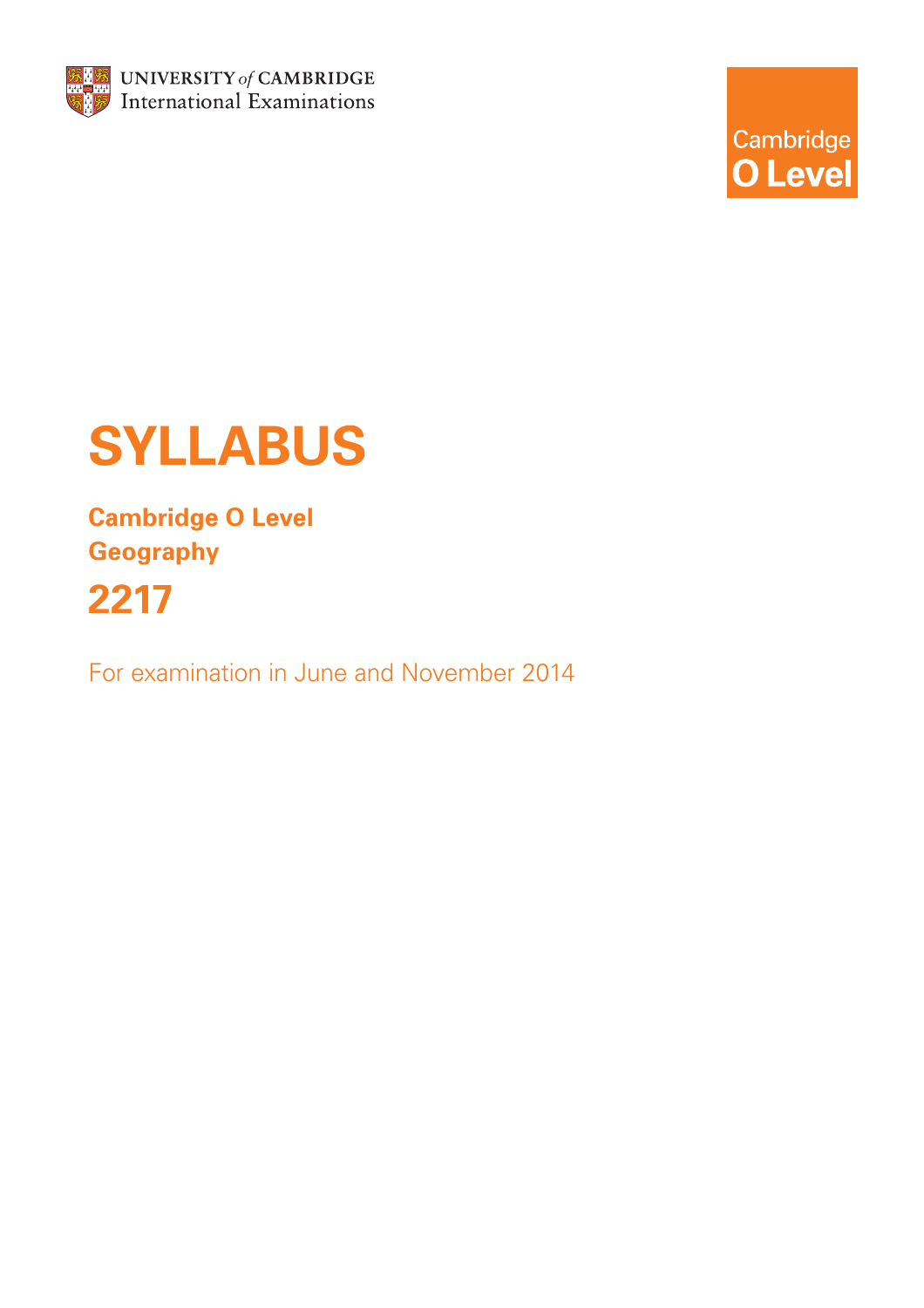University of Cambridge International Examinations retains the copyright on all its publications. Registered Centres are permitted to copy material from this booklet for their own internal use. However, we cannot give permission to Centres to photocopy any material that is acknowledged to a third party even for internal use within a Centre.

© University of Cambridge International Examinations 2011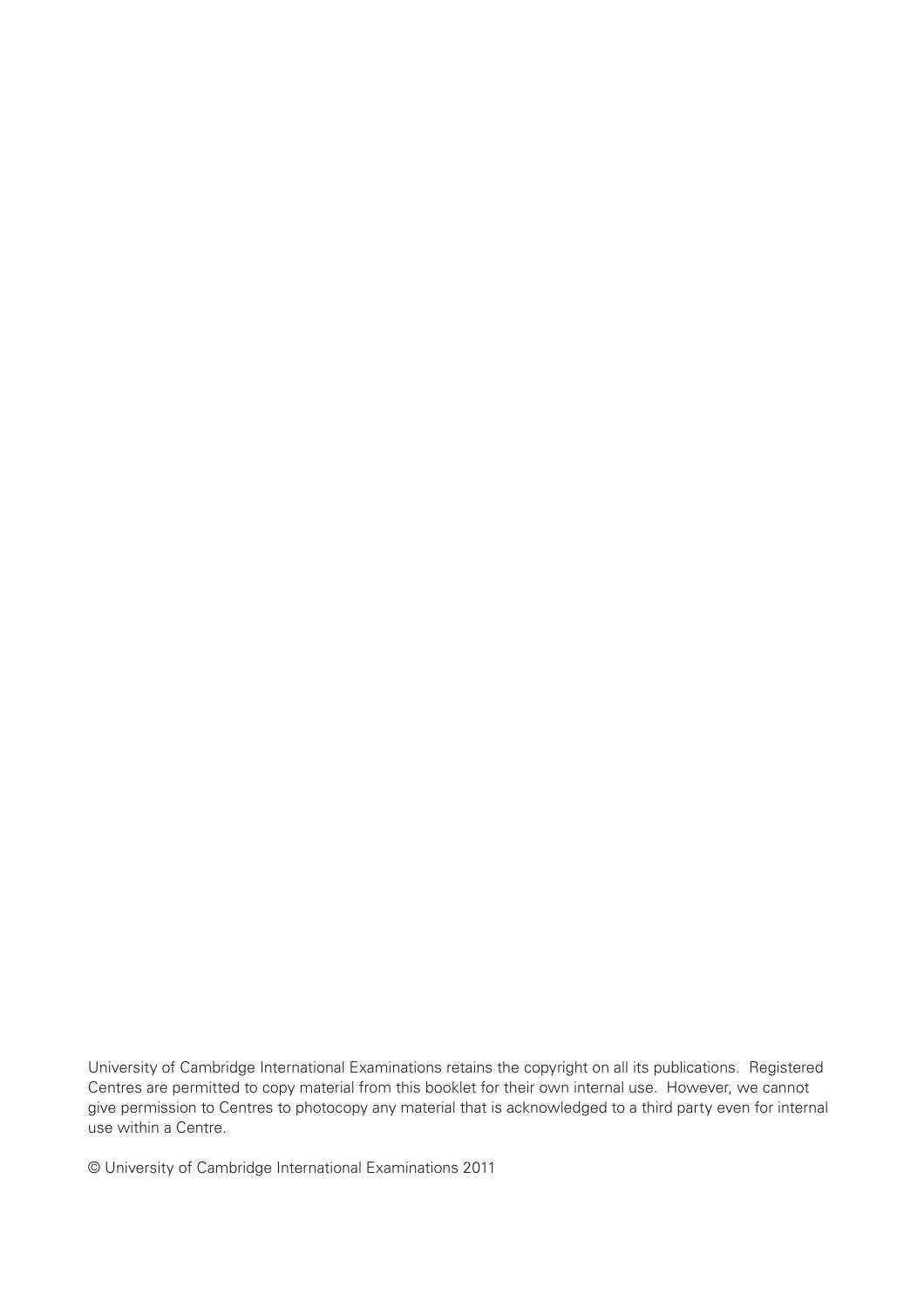### **Contents**

| 1 <sub>1</sub> |                                                                                                                                                                                                                                      |
|----------------|--------------------------------------------------------------------------------------------------------------------------------------------------------------------------------------------------------------------------------------|
|                | 1.1 Why choose Cambridge?<br>1.2 Why choose Cambridge O Level?<br>1.3 Why choose Cambridge O Level Geography?<br>1.4 How can I find out more?                                                                                        |
| 2.             |                                                                                                                                                                                                                                      |
| 3.             | 3.1 Aims<br>3.2 Assessment objectives                                                                                                                                                                                                |
| 4.             | Curriculum themes<br>Resources<br>Case studies<br>Theme 1: Population and settlement<br>Theme 2: The natural environment<br>Theme 3: Economic development and the use of resources<br>Theme 4: Geographical Investigation and Skills |
| 5.             |                                                                                                                                                                                                                                      |
| 6.             | 6.1 Guided learning hours<br>6.2 Recommended prior learning<br>6.3 Progression<br>6.4 Component codes<br>6.5 Grading and reporting<br>6.6 Access<br>6.7 Support and resources                                                        |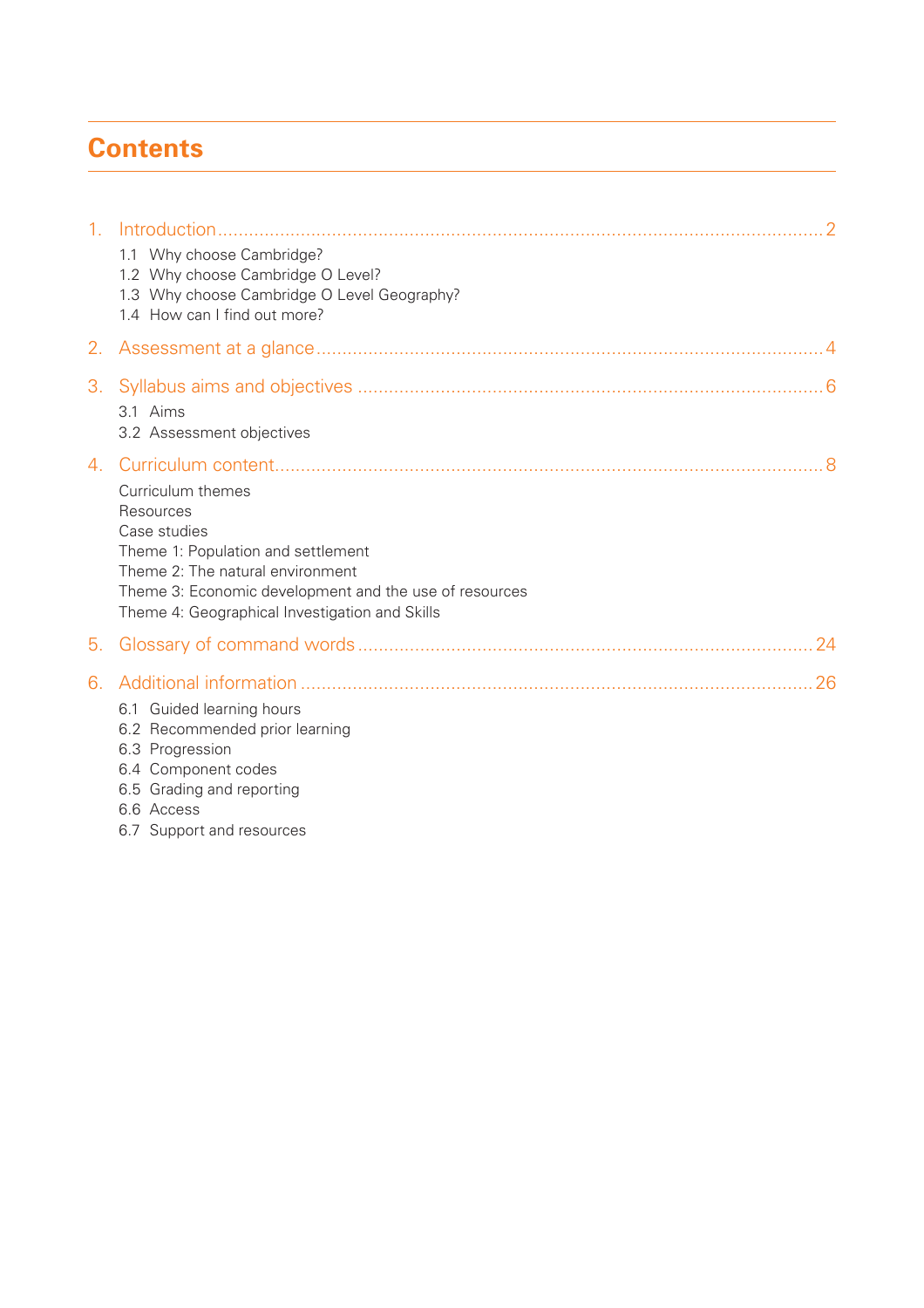### **1. Introduction**

### 1.1 Why choose Cambridge?

University of Cambridge International Examinations is the world's largest provider of international education programmes and qualifications for 5 to 19 year olds. We are part of the University of Cambridge, trusted for excellence in education. Our qualifications are recognised by the world's universities and employers.

### Developed for an international audience

Cambridge O Levels have been designed for an international audience and are sensitive to the needs of different countries. These qualifications are designed for students whose first language may not be English and this is acknowledged throughout the examination process. The Cambridge O Level syllabus also allows teaching to be placed in a localised context, making it relevant in varying regions.

### **Recognition**

Every year, thousands of learners gain the Cambridge qualifications they need to enter the world's universities.

Cambridge O Level is internationally recognised by schools, universities and employers as equivalent to UK GCSE. Learn more at **[www.cie.org.uk/recognition](http://www.cie.org.uk/recognition)**

### Excellence in education

We understand education. We work with over 9000 schools in over 160 countries who offer our programmes and qualifications. Understanding learners' needs around the world means listening carefully to our community of schools, and we are pleased that 98% of Cambridge schools say they would recommend us to other schools.

Our mission is to provide excellence in education, and our vision is that Cambridge learners become confident, responsible, innovative and engaged.

Cambridge programmes and qualifications help Cambridge learners to become:

- **confident** in working with information and ideas their own and those of others
- **responsible** for themselves, responsive to and respectful of others
- **innovative** and equipped for new and future challenges
- **engaged** intellectually and socially, ready to make a difference

### Support in the classroom

We provide a world-class support service for Cambridge teachers and exams officers. We offer a wide range of teacher materials to Cambridge schools, plus teacher training (online and face-to-face), expert advice and learner-support materials. Exams officers can trust in reliable, efficient administration of exams entry and excellent, personal support from our customer services. Learn more at **[www.cie.org.uk/teachers](http://www.cie.org.uk/teachers)**

### Not-for-profit, part of the University of Cambridge

We are a part of Cambridge Assessment, a department of the University of Cambridge and a not-for-profit organisation.

We invest constantly in research and development to improve our programmes and qualifications.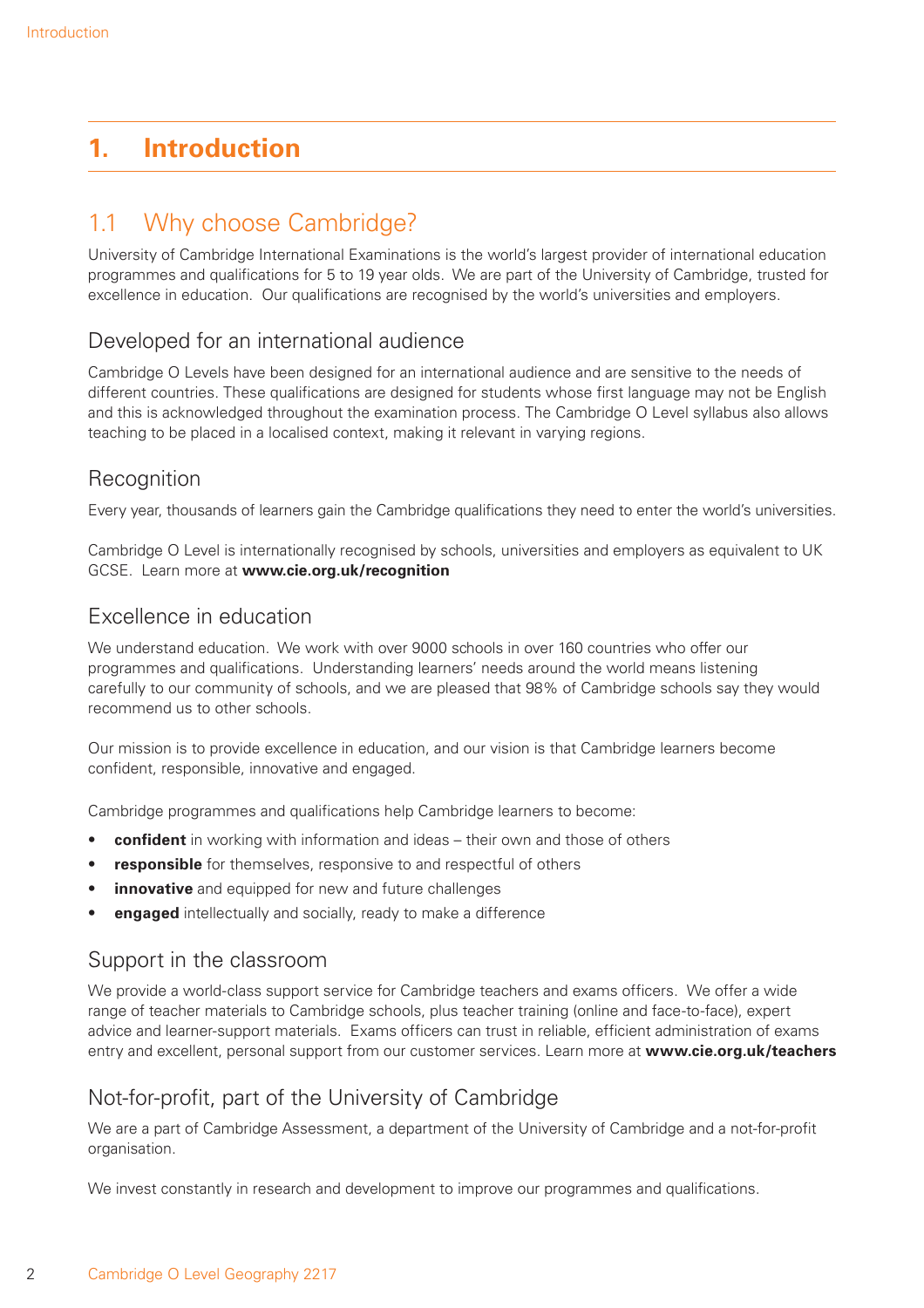### 1.2 Why choose Cambridge O Level?

Cambridge helps your school improve learners' performance. Learners develop not only knowledge and understanding, but also skills in creative thinking, enquiry and problem solving, helping them to perform well and prepare for the next stage of their education.

Schools worldwide have helped develop Cambridge O Levels, which provide an excellent preparation for Cambridge International AS and A Levels.

Cambridge O Level incorporates the best in international education for learners at this level. It develops in line with changing needs, and we update and extend it regularly.

### 1.3 Why choose Cambridge O Level Geography?

Cambridge O Levels are established qualifications that keep pace with educational developments and trends. The Cambridge O Level curriculum places emphasis on broad and balanced study across a wide range of subject areas. The curriculum is structured so that candidates attain both practical skills and theoretical knowledge.

Cambridge O Level Geography is recognised by universities and employers throughout the world as proof of geographical knowledge and understanding. Successful Cambridge O Level Geography candidates develop lifelong skills, including:

- An understanding of the impacts which both physical and human geography can have and the processes which affect their development.
- A sense of place and an understanding of relative location on a local, regional and global scale.
- The ability to use and understand geographical data and information.
- An understanding of communities and cultures around the world, and how they are impacted and constrained by different environments.

### 1.4 How can I find out more?

#### If you are already a Cambridge school

You can make entries for this qualification through your usual channels. If you have any questions, please contact us at **[international@cie.org.uk](mailto:international@cie.org.uk)**

#### If you are not yet a Cambridge school

Learn about the benefits of becoming a Cambridge school at **[www.cie.org.uk/startcambridge](http://www.cie.org.uk/startcambridge)**. Email us at **[international@cie.org.uk](mailto:international@cie.org.uk)** to find out how your organisation can become a Cambridge school.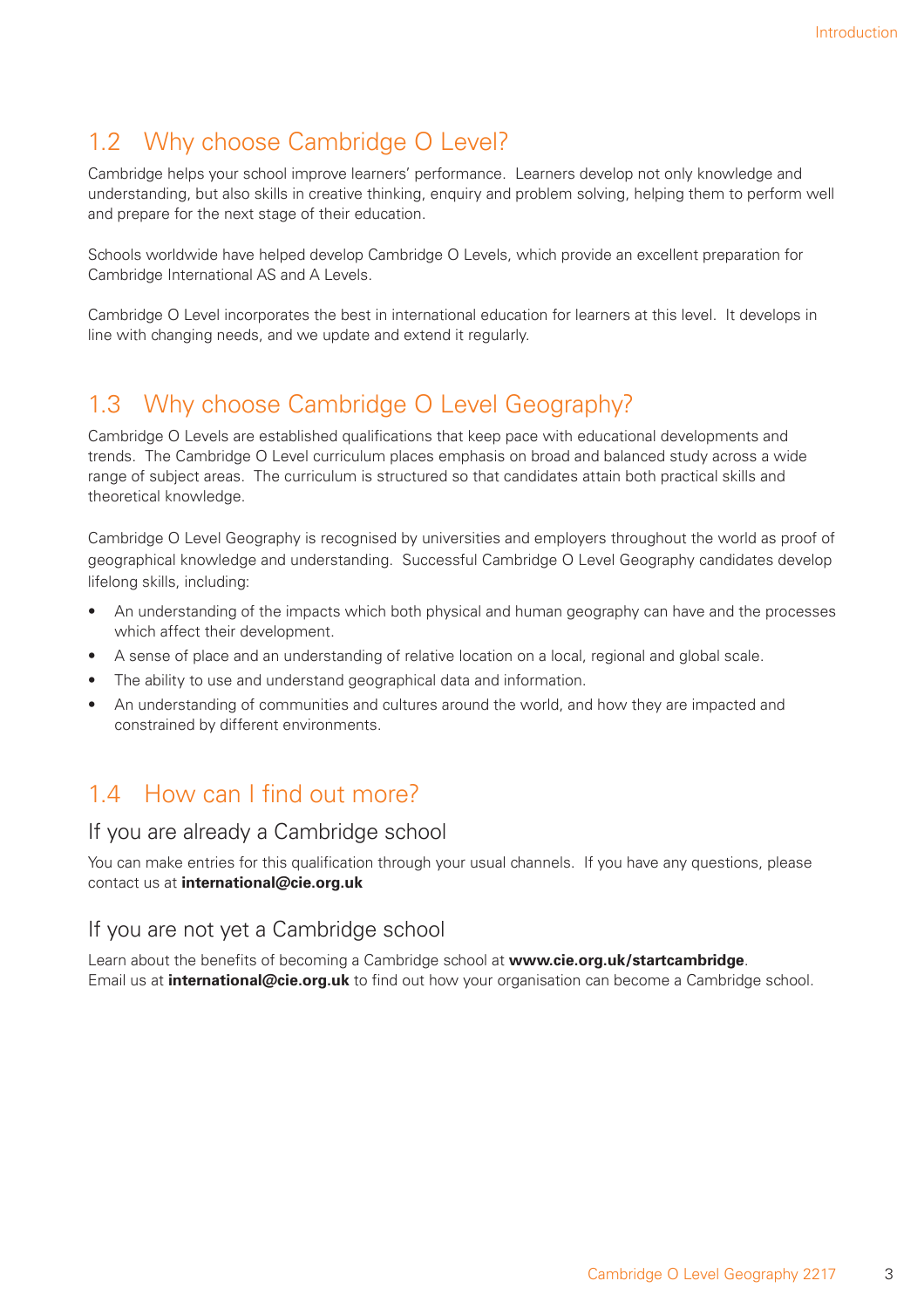### **2. Assessment at a glance**

All candidates take both Paper 1 and Paper 2

#### **Paper 1: Geographical Themes 1 hour 45 minutes**

Candidates answer **three** questions each worth 25 marks.

The paper has three sections and each section will be based on Themes 1, 2, or 3. Candidates must answer one question from each section.

**Section A:** Two questions on Theme 1, Population and settlement

**Section B:** Two questions on Theme 2, The natural environment

**Section C:** Two questions on Theme 3, Economic development and the use of resources

Questions are structured with gradients of difficulty, are resource-based and involve problem-solving and free-response writing.

**75 marks Weighting: 50%**

#### **Paper 2: Investigation and Skills 2 hours 15 minutes**

The paper has two sections. Candidates answer all the questions in Section A and one question from two in Section B.

**Section A (60 marks):** The questions are mainly skills-based and test the candidate's ability to handle various ways of depicting geographical information. The questions are neutral in that they do not require specific information of place. Candidates can demonstrate skills of analysis and interpretation, and the application of graphical and other techniques as appropriate. One question is specifically based on a large-scale (1:25 000 or 1:50 000) topographical map of a tropical area such as Zimbabwe, the Caribbean or Mauritius, and includes a full key.

**Section B (30 marks):** The questions involve an appreciation from a theoretical standpoint of a range of techniques used in a variety of fieldwork studies. Questions test the methodology of the following data collection enquiry skills: (a) questionnaires; (b) observation: (c) counts (such as pedestrian and traffic); (d) measurement techniques (appropriate to river, beach and weather studies).

Questions may involve the development of suitable hypotheses appropriate to specific topics, linked to relevant geographical knowledge and understanding. Methods used to process and to present data will also be tested, using both cartographical and statistical techniques. An ability to analyse data collected and to formulate conclusions will also be examined in this paper.

#### **90 marks Weighting: 50%**

Paper 1 is answered on a separate paper/answer booklet and Paper 2 is answered on a combined question paper and answer booklet, where candidates answer in the spaces provided.

Centres should note:

- (i) that candidates are not allowed to use atlases for the written papers,
- (ii) all measurements on the written papers will be metric,
- (iii) the twenty-four hour clock is used.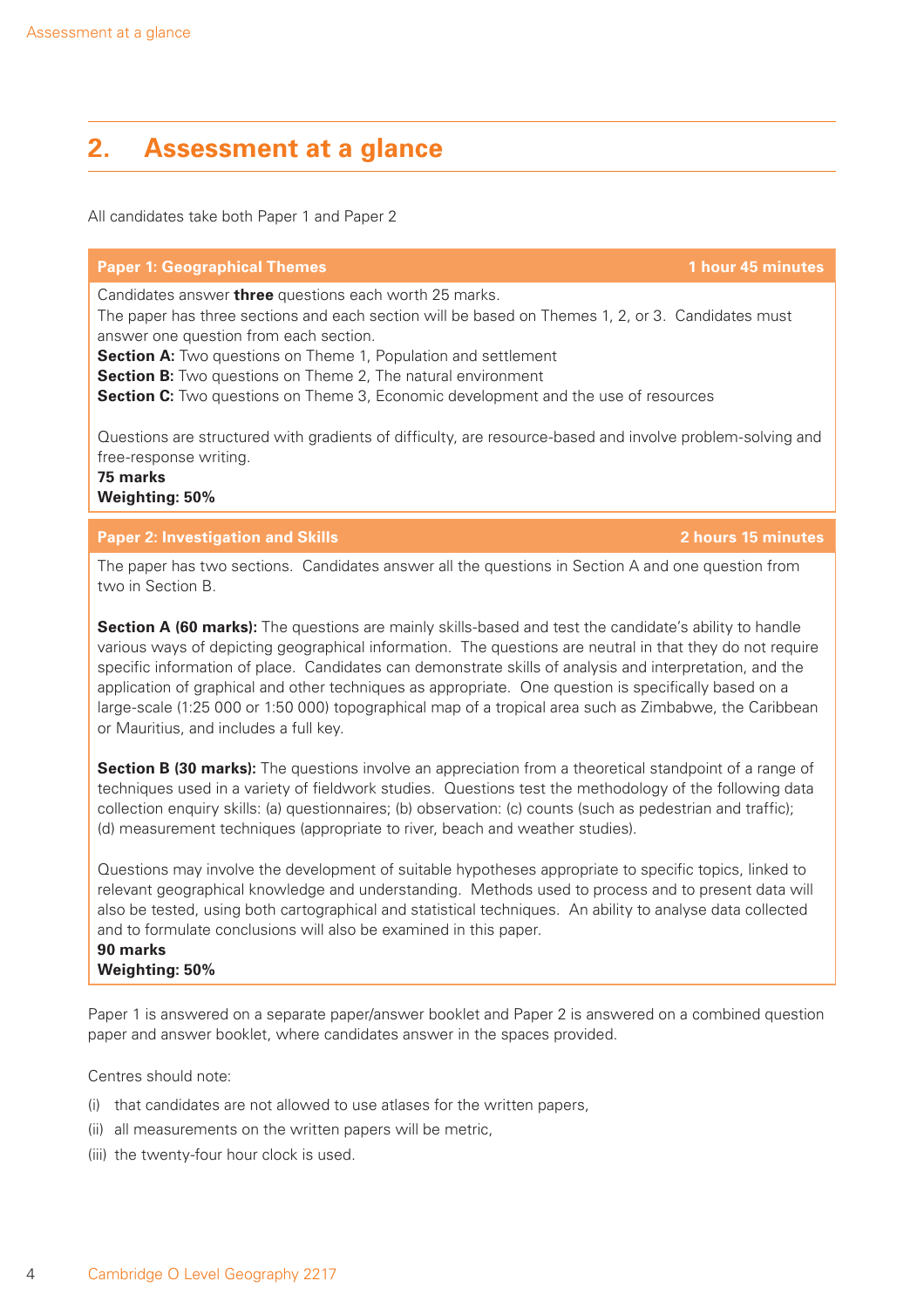### Availability

This syllabus is examined in the May/June examination series and the October/November examination series.

This syllabus is available to private candidates.

Cambridge O levels are available to Centres in Administrative Zones 3, 4 and 5. Centres in Administrative Zones 1, 2 or 6 wishing to enter candidates for Cambridge O Level examinations should contact Cambridge Customer Services.

### Combining this with other syllabuses

Candidates can combine this syllabus in an examination series with any other Cambridge syllabus, except:

- syllabuses with the same title at the same level
- 0460 Cambridge IGCSE Geography
- 2223 Cambridge O Level Geography for Southern Africa
- 2230 Cambridge O Level Geography for Brunei

Please note that Cambridge O Level, Cambridge International Level 1/Level 2 Certificates and Cambridge IGCSE syllabuses are at the same level.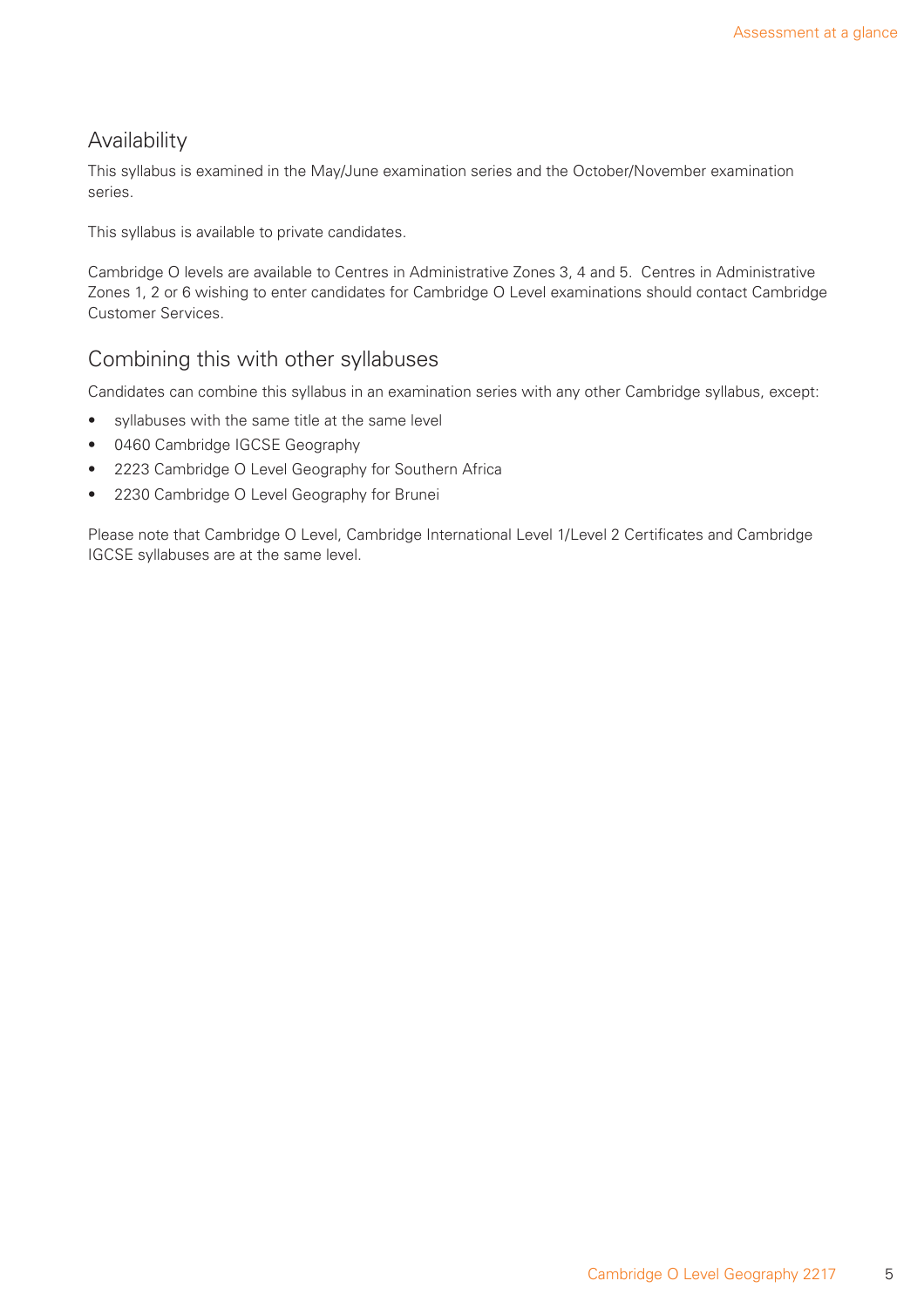# **3. Syllabus aims and objectives**

### 3.1 Aims

The syllabus aims are to encourage candidates to develop:

- a sense of place and an understanding of relative location on a local, regional and global scale;
- an awareness of the characteristics and distribution of a selection of contrasting physical and human environments;
- an understanding of some of the processes affecting the development of such environments;
- an understanding of the spatial effects of the ways in which people interact with each other and with their environments;
- an understanding of different communities and cultures throughout the world and an awareness of the contrasting opportunities and constraints presented by different environments.

### 3.2 Assessment objectives

The three assessment objectives in Geography are:

AO1 Knowledge with understanding

AO2 Skills and analysis

AO3 Judgement and decision making

### AO1 Knowledge with Understanding

Candidates should be able to demonstrate an understanding of:

- 1. the wide range of processes, including human actions, contributing to the development of
	- (a) physical, economic, social, political and cultural environments and their associated effects on the landscapes;
	- (b) spatial patterns and interactions which are important within such environments;
- 2. the inter-relationships between people's activities and the total environment and an ability to seek explanations for them;
- 3. the importance of scale (whether local, regional or global) and the time at which spatial distributions and the working of systems are considered;
- 4. the changes which occur through time in places, landscapes and spatial distribution.

### AO2 Skills and Analysis

- 5. analyse and interpret geographical data;
- 6. use and apply geographical knowledge and understanding to maps and in verbal, numerical, diagrammatic, pictorial, photographic and graphical form;
- 7. use geographical data to recognise patterns in such data and to deduce relationships;
- 8. select and show understanding of techniques for observing and collecting data;
- 9. select and use techniques for organising and presenting data.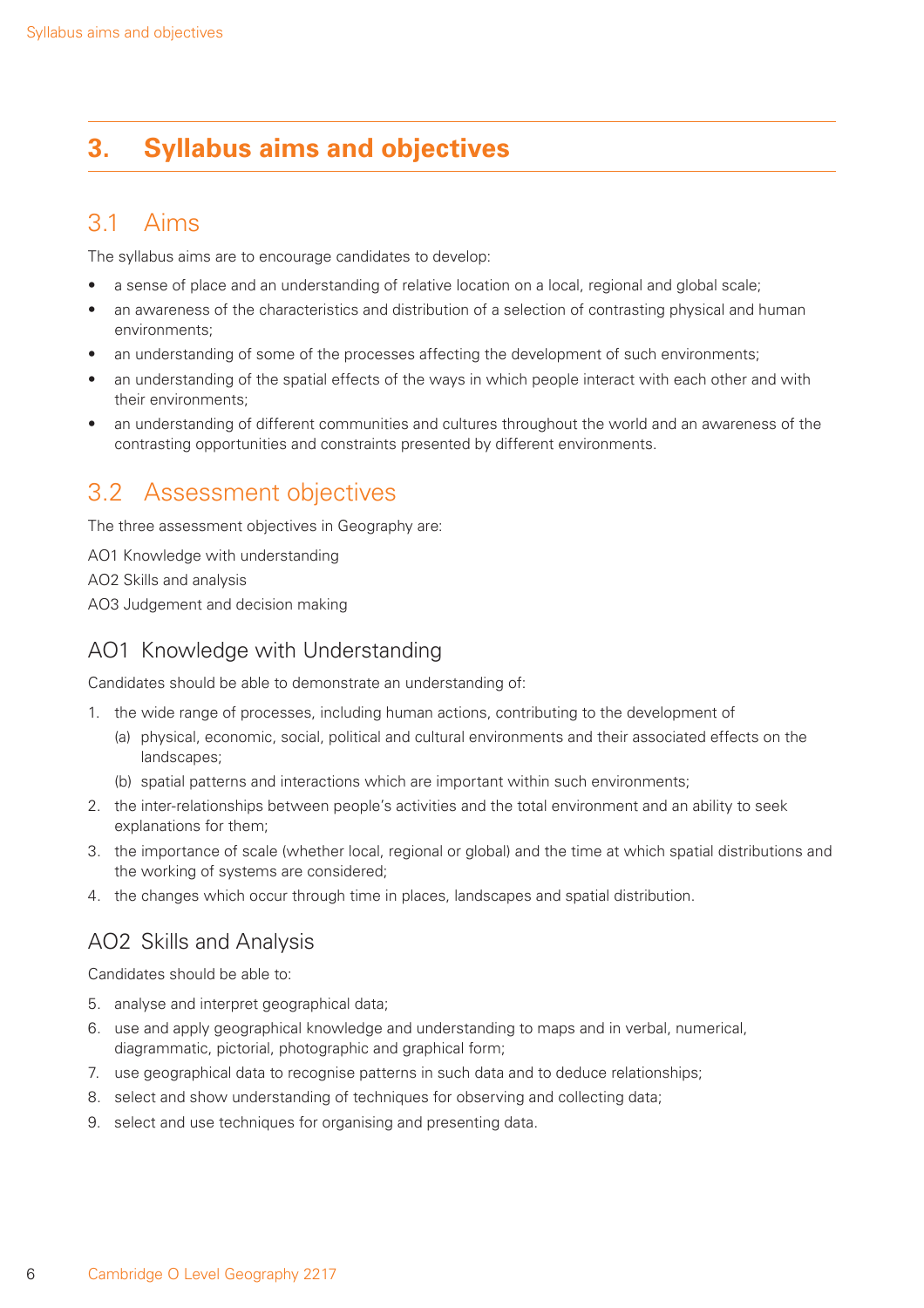### AO3 Judgement and Decision Making

Through their geographical training candidates should be able to:

- 10. reason, make judgements (including evaluation and conclusions) which demonstrate, where appropriate
	- (a) a sensitivity to, and a concern for, landscape and the environment and the need for sustainable development;
	- (b) an aesthetic and environmental appreciation of the earth including its people, places, landscapes, natural processes and phenomena;
	- (c) an appreciation of the attitudes, values and beliefs of others in cultural, economic, environmental, political and social issues which have a geographical dimension;
	- (d) an awareness of the contrasting opportunities and constraints of people living in different places and under different physical and human conditions;
	- (e) a willingness to review their own attitudes in the light of new knowledge and experiences.
- 11. recognise the role of decision-making within a geographical context as affected by:
	- (a) the physical and human contexts in which decisions are made;
	- (b) the values and perceptions of groups or individuals;
	- (c) the choices available to decision-makers and the influences and constraints within which they operate;
	- (d) the increasing level of global interdependence.

### Specification Grid

The relationship between the assessment objectives and components of the scheme of assessment, showing the percentage of the marks on each paper for each Assessment Objective.

| <b>Paper</b> | <b>Assessment Objective</b>                                      |                                   |                                                       |
|--------------|------------------------------------------------------------------|-----------------------------------|-------------------------------------------------------|
|              | AO <sub>1</sub><br><b>Knowledge with</b><br><b>Understanding</b> | A02<br><b>Skills and Analysis</b> | AO3<br><b>Judgement and</b><br><b>Decision making</b> |
|              | 48%                                                              | 30%                               | 22%                                                   |
| 2            | 10%                                                              | 75%                               | 15%                                                   |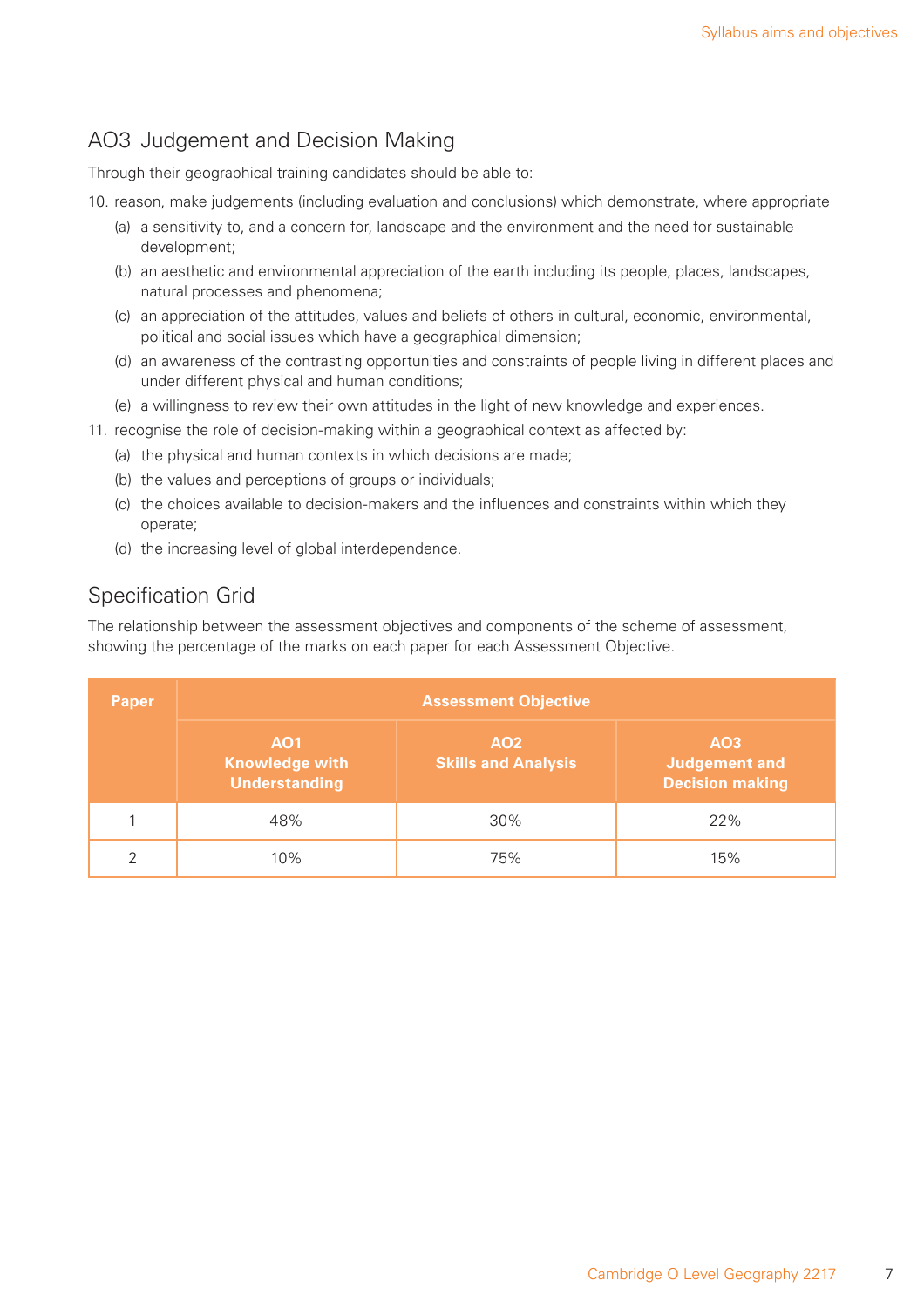### **4. Curriculum content**

### Curriculum themes

The curriculum is divided into four themes which have been designed to develop an understanding of both the natural and human environment.

- 1. Population and settlement
- 2. The natural environment
- 3. Economic development and the use of resources
- 4. Geographical investigation and skills

### Resources

Questions in all written papers are resource based. The resources offered may be photographic, map extracts, drawings, diagrams, graphs, text extracts, statistics and tables of data.

Resource materials are selected from various world areas in order to match the aims of an international syllabus and examination. As a result, candidates may be dealing with world areas with which they are not familiar. Candidates will be expected to know the location of the continents but the resources used in questions **do not** require specific regional knowledge. Questions will provide sufficient information to enable candidates to answer them without specific regional knowledge. The resources used in the examination will assist candidates in analysis and interpretation.

The resource materials are designed to prompt candidates to relate general principles they have studied to the particular examples given.

### Case studies

The curriculum gives teachers the opportunity to select case studies to illustrate the themes. Specified illustrations of case studies have not been included in the syllabus. This is to provide teachers with complete freedom in selecting appropriate specific examples to illustrate the content of the three themes.

Further information on case studies is included in the *Amplification* sections of the syllabus.

For each part of the syllabus or topic a brief outline is provided, followed by *Amplification* which details what the candidates should be able to do on completion of that topic.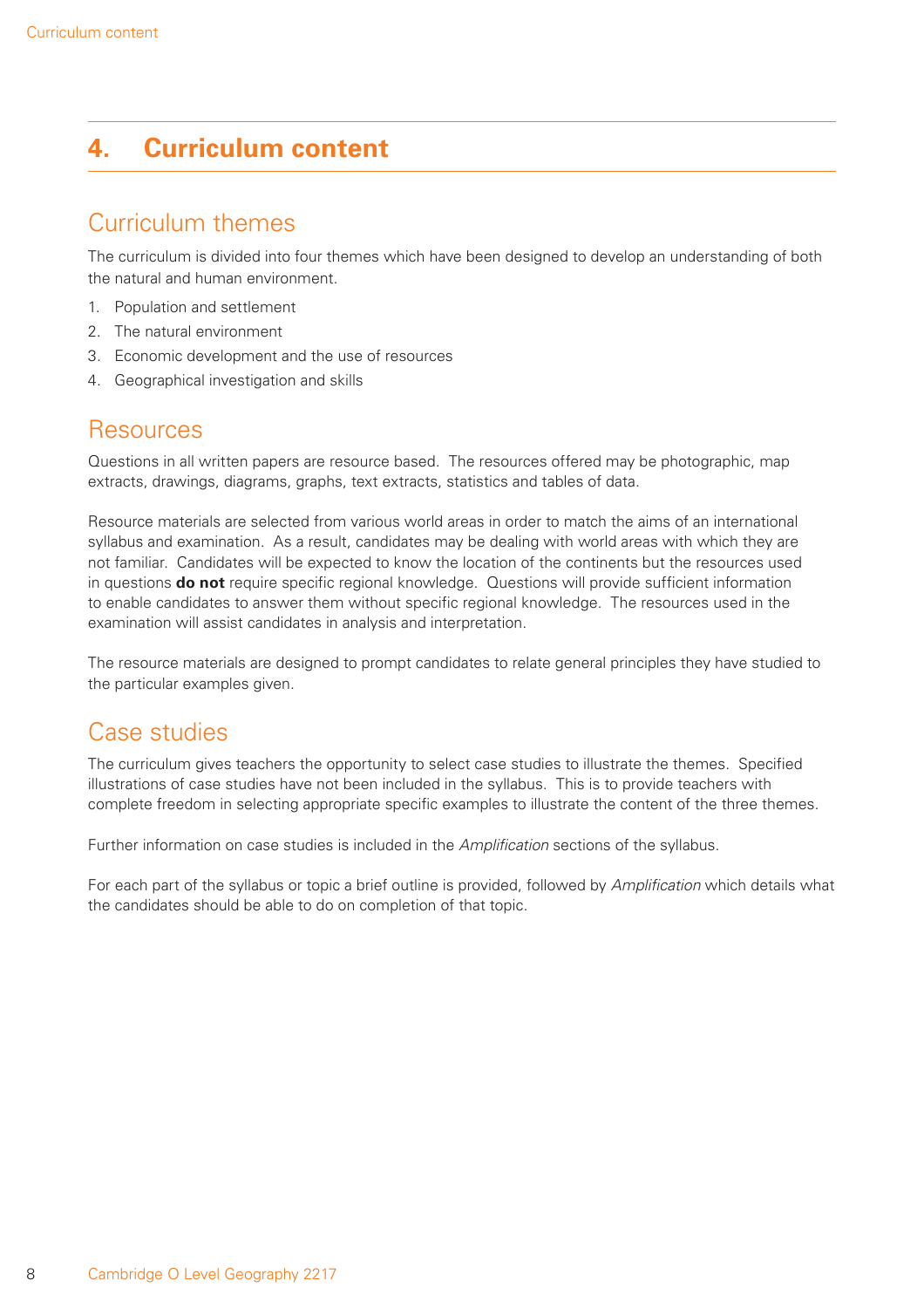### Theme 1: Population and settlement

### 1.1 Population dynamics

Candidates should be able to:

- Describe the growth of the world's population and associated problems and show an understanding of the causes and consequences of over-population and under-population.
- Identify and suggest reasons for contrasting patterns of population growth in different parts of the world, as influenced by migration, birth rate and death rate, especially the impact of HIV/AIDS.
- Describe the consequences (benefits and problems) of different patterns of population growth.
- Identify and suggest reasons for different types of population structure as shown by age/sex pyramids.
- Describe the factors influencing the density and distribution of population and population migration.

#### *Amplification for 1.1 – Population dynamics*

Candidates should be able to:

- Describe and suggest reasons for the rapid increase in the world's population in recent times, 'the population explosion'.
- Define the main factors influencing population growth birth rate, death rate and migration.
- Describe the relationship between population growth and resources and explain why problems may result in some areas such as over-population and under-population.
- Identify and suggest reasons for contrasting patterns of population growth in different world areas as influenced by differences in birth rate, death rate and migration. Factors affecting these influences should be considered such as differences in social, economic and other factors e.g., government policies and their impact upon birth rates, differences in health care, social and other factors influencing death rates, especially the impact of HIV/AIDS. These factors should be illustrated by reference to selected examples.
- Describe the consequences (benefits and problems) of different patterns of population growth. Consideration should be given to variations in the size and nature of dependent populations and standards of living.
- Identify and suggest reasons for different types of population structure as shown by age-sex pyramids. Candidates should be able to describe population pyramids and relate them to the different stages of the Demographic Transition Model.
- Identify the major influences on population density and population distribution. Reference should be made to physical, economic and human factors.
- Describe and suggest reasons for population movements. Reference should be made to internal movements such as rural-urban migration as well as to international movements both voluntary and involuntary.

Throughout their study of population, candidates should make use of statistics, diagrams and maps.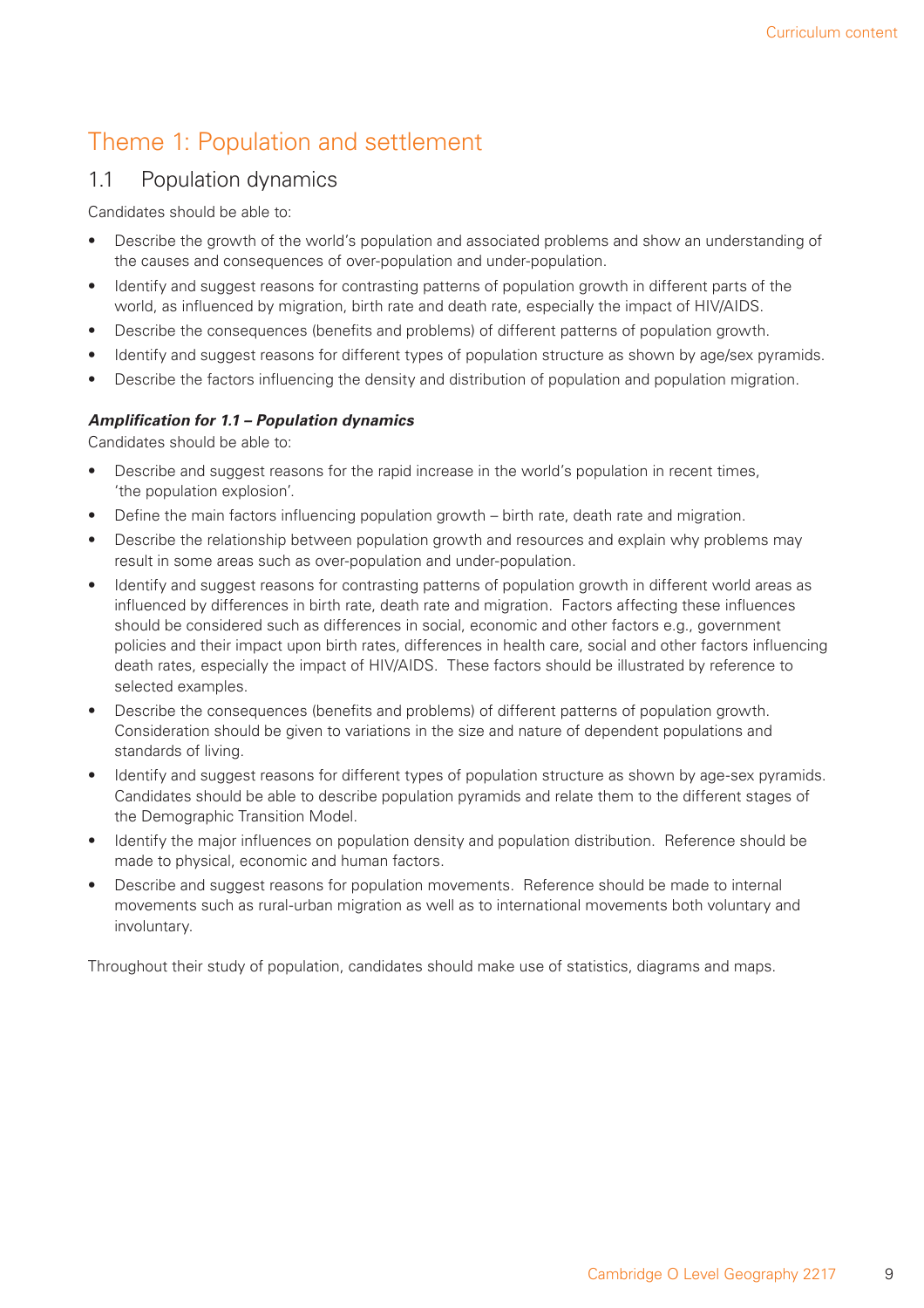### 1.2 Settlement

Candidates should be able to:

- Describe and explain the factors influencing the size, development and function of urban and rural settlements and their spheres of influence.
- Describe and give reasons for the characteristics of land-use zones of urban areas in less economically developed countries and more economically developed countries (LEDCs and MEDCs).
- Describe the problems of urban areas in LEDCs and MEDCs, their causes and possible solutions.
- Describe the effects on the environment resulting from urbanisation and possible solutions to reduce this impact.

#### *Amplification for 1.2 – Settlement*

Candidates should be able to:

- Describe the patterns of rural settlements dispersed, linear, nucleated.
- Explain how physical factors (relief, soil, water supply) and other factors such as accessibility, agricultural land-use, influence the sites and patterns of rural settlements.
- Describe and explain the factors which may influence the size, growth and functions of rural and urban settlements.
- Describe and suggest reasons for the hierarchy of settlements and services.
- Describe and explain the internal structure (morphology) of towns and cites to include the Central Business District (CBD), residential areas, industrial areas, the provision of open spaces and transport routes. Differences in the patterns of urban structures in cities of the developing and developed countries of the world should be identified.
- Describe and explain the land-use zones of towns and cities to include the Central Business District (CBD), residential areas, industrial areas, the provision of open spaces and transport routes. Differences in the patterns of urban structure in cities of LEDCs and MEDCs should be identified.
- Describe problems associated with the growth of urban areas such as congestion in the CBD, housing shortages, traffic congestion, squatter settlements. Suggested solutions to overcome these problems should be illustrated by reference to selected examples.
- Describe the effects of urbanisation on the environment pollution (air, water, visual and noise), the results of urban sprawl on surrounding areas, the growth of out-of-town urban activities – shopping areas, sports facilities etc.

Settlement studies offer opportunities for developing survey map skills, photograph interpretation, geographical investigations etc.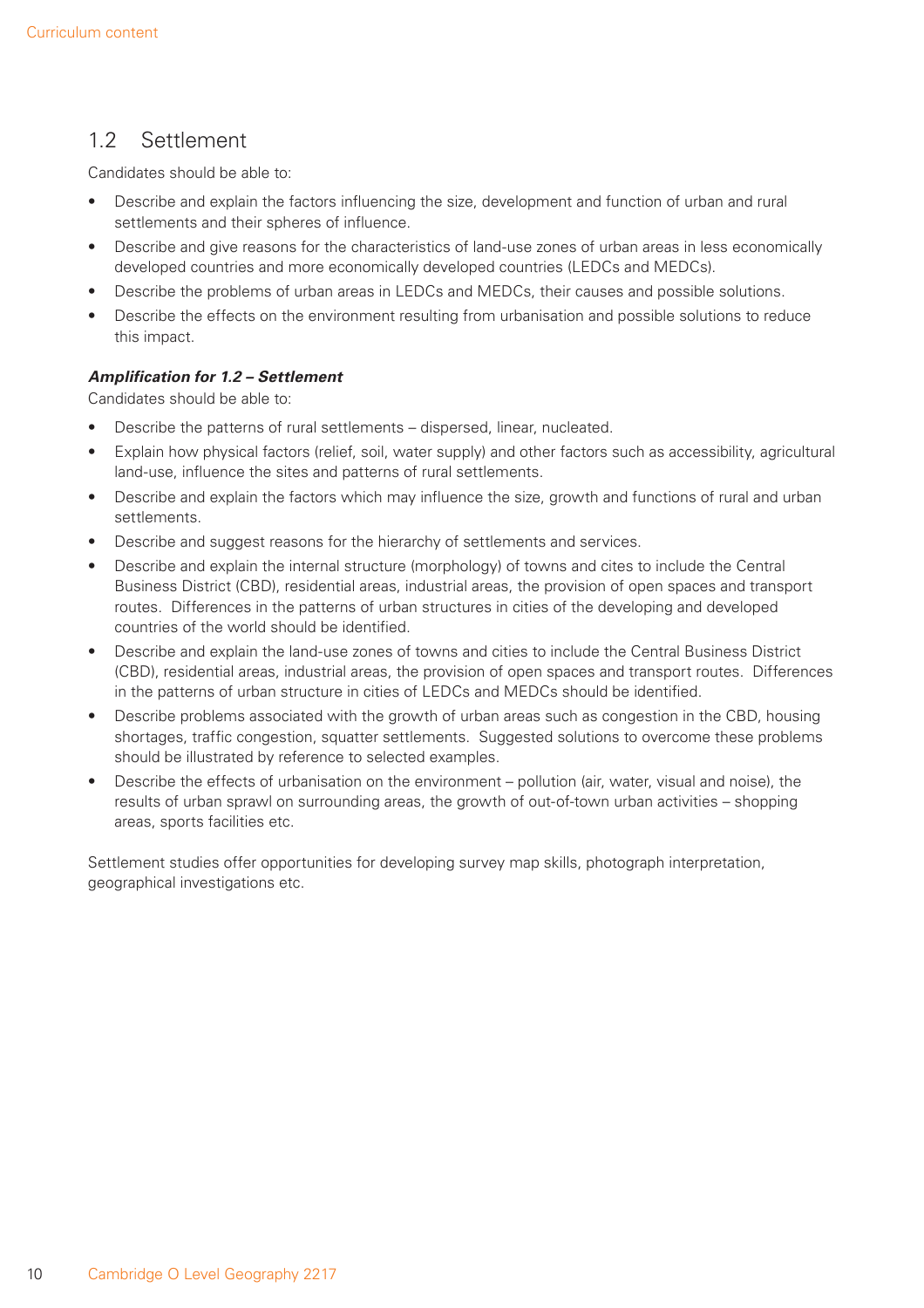### Theme 2: The natural environment

### 2.1 Plate tectonics

Candidates should be able to:

- Describe the distribution of earthquakes, volcanoes and fold mountains in relation to plate margins.
- Describe the causes and effects of earthquakes and volcanic eruptions.

#### *Amplification for 2.1 – Plate tectonics*

Candidates should be able to:

- Describe the general distribution of fold mountains, volcanoes and earthquake zones and explain how this distribution is related to movements at plate boundaries.
- Show a basic understanding of plate tectonics, describing the global pattern of plates, their structure, and be aware of plate movements and their effects – plates moving away from each other (sea floor spreading), plates moving towards each other (subduction) and plates sliding past each other.
- Demonstrate an understanding of the main features of volcanoes (and their eruptions) and earthquakes.

### 2.2 Landforms and landscape processes

Candidates should be able to:

- Describe weathering, river and marine processes.
- Describe and explain the landforms associated with these processes.

#### *Amplification for 2.2 – Landforms and landscape processes* **Weathering**

- Recognise that weathering involves the breakdown of rock *in situ*, and as such should be distinguished from erosion.
- Describe what is meant by different types of weathering physical/mechanical freeze-thaw action, exfoliation), chemical (carbonation, oxidation) and biological.
- Explain the main factors influencing the type and rate of weathering climate and rock features (mineral composition, grain size of the rock, presence of lines of weakness). The influence of climate on the rate of weathering could be illustrated with reference to simple explanation as to why weathering is more rapid in humid tropical regions of the world than in temperate regions.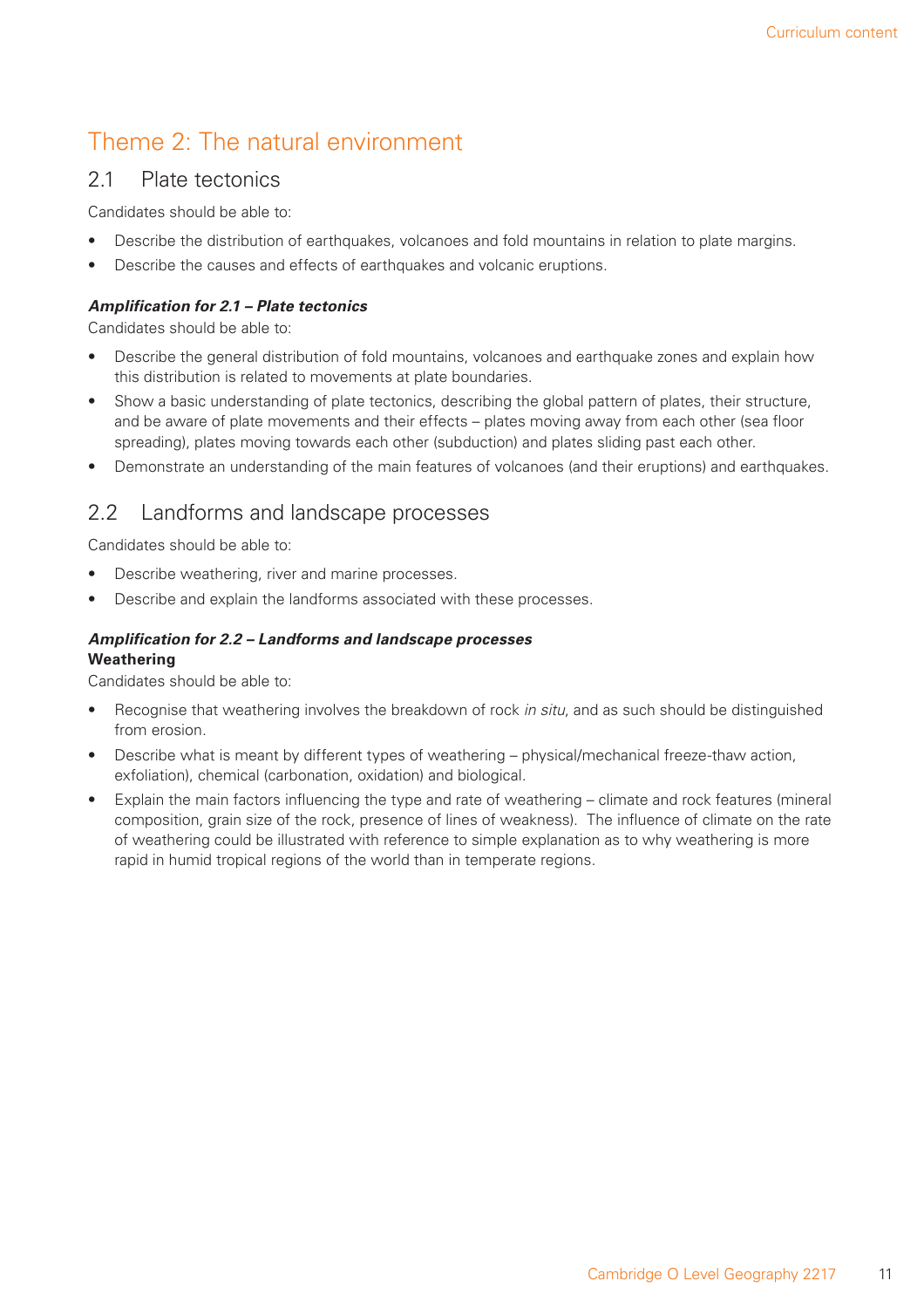#### **River processes**

Candidates should be able to:

- Demonstrate an understanding of the work of a river in eroding, transporting and depositing. Reference should be made to the erosional processes of hydraulic action, corrasion, corrosion (solution) and attrition. River transport should include the processes of traction, saltation, suspension and solution. Reasons why and where in a river's course deposition takes place should be studied. It should be realised that the effectiveness of the river processes concerned will vary according to the volume and velocity of the running water and the nature of the load (boulders, pebbles, sand and silt) which in turn will be affected by the bed-rock along the course of the river.
- Describe and explain the landforms associated with these processes.

A study should be made of the following

• Forms of river valleys – long profile and shape in cross section, rapids, waterfalls, potholes, meanders, oxbow lakes, deltas, levées and flood plains.

#### **Marine processes**

Candidates should be able to:

- Demonstrate an understanding of wave processes in eroding a coastline and re-sorting and depositing materials removed through erosion. Candidates should understand the types of waves (constructive and destructive) and the components of waves, swash and backwash. The erosional processes of wave action should include an understanding of corrasion, hydraulic action, corrosion and attrition. Transport of material along a coastline should be appreciated; onshore and offshore movements, together with an understanding of movement along a coastline (longshore drift). The action of wind in shaping coastal sand dunes should also be understood.
- Describe and explain the landforms associated with these processes.
- Describe the conditions required for the development of coral reefs.
- Describe fringing and barrier reefs and atolls.

A study should be made of the following coastal landforms

• Cliffs, wave-cut platforms, caves, arches, stacks, bay and headland coastlines, beaches, spits and bars, coastal sand dunes and marsh.

In studying landforms, use should be made of photographs, survey maps and field studies, where possible.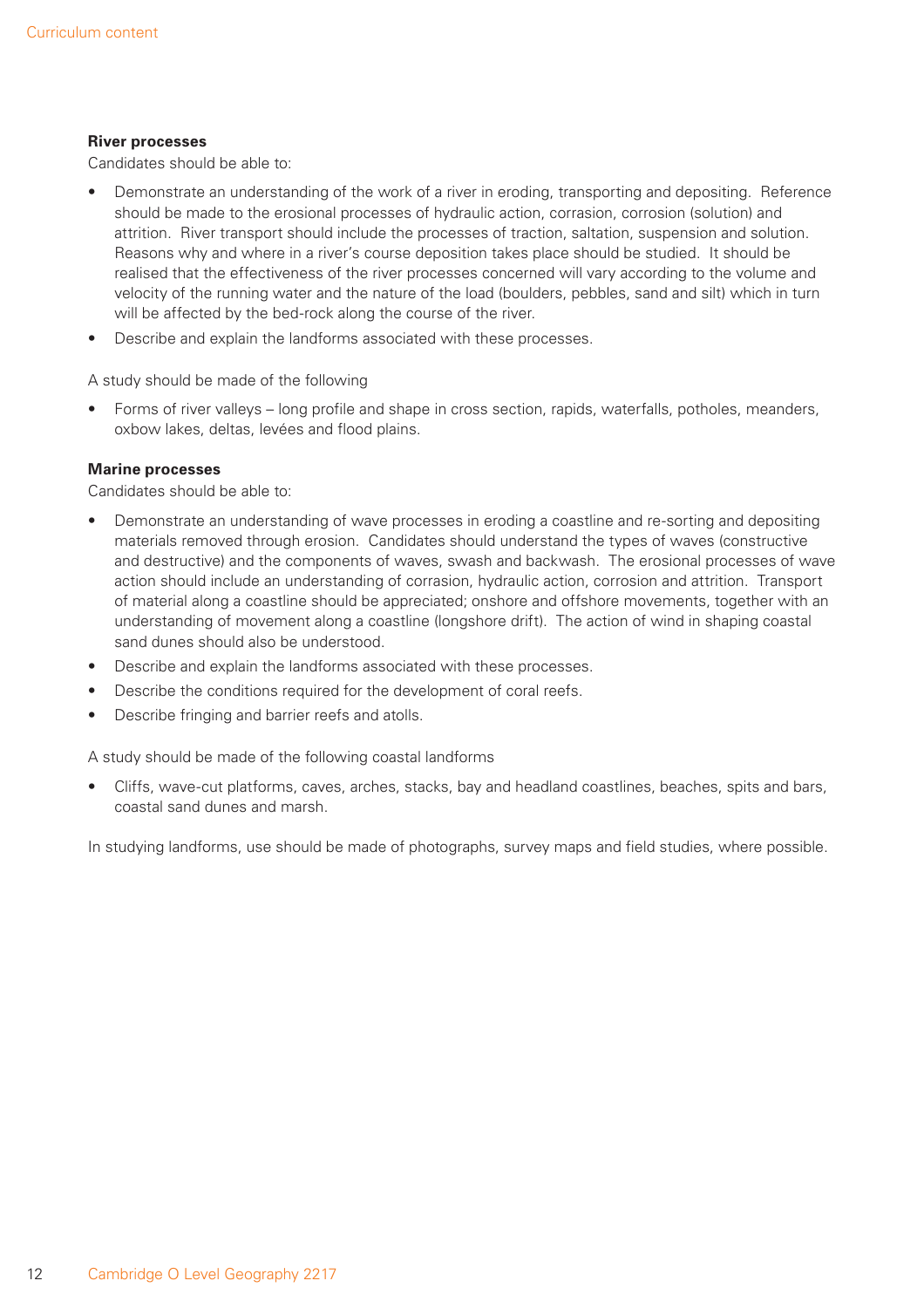### 2.3 Weather, climate and natural vegetation

Candidates should be able to:

- Describe the methods of collecting and measuring meteorological data.
- Describe and explain the characteristics of the climate and natural vegetation of two ecosystems:
	- tropical rainforest
	- tropical desert.
- Describe and explain the relationship between the climate and natural vegetation in these two ecosystems.

#### *Amplification for 2.3 – Weather, climate and natural vegetation* **Weather**

Candidates should be able to:

- Draw, describe and explain the use and siting of the following instruments at a weather station: rain-gauge, maximum-minimum thermometer, wet and dry bulb thermometer (hygrometer), barometer, anemometer and wind vane.
- Make calculations using information from these instruments.
- Have an awareness of simple digital instruments which can be used for weather observation.
- Describe and explain the characteristics, siting and use made of a Stevenson screen.
- Describe the main types of cloud and be able to estimate the extent of cloud cover.

#### **Climate**

Candidates should be able to:

• Describe and explain the main characteristics of the climate in the regions listed in the syllabus (tropical rainforest, tropical desert): temperature – mean temperature of the hottest month, mean temperature of the coolest month, therefore the annual range; – rainfall the amount and seasonal distribution; other climate features – wind, cloud, humidity, etc. Factors influencing these characteristics should be noted such as latitude, pressure systems and the winds to which they give rise, distance from the sea, altitude and ocean currents. Candidates should be familiar with climatic graphs showing the main characteristics of temperature and rainfall of the climates in the regions listed.

#### **Ecosystems**

Candidates should be able to:

- Describe the characteristics and distribution of the two ecosystems (tropical rainforest, tropical desert).
- Explain the relationship of each type of natural vegetation and climate.

Weather studies should involve the use of simple weather instruments where possible. Weather data offer many opportunities for data handling and presentation.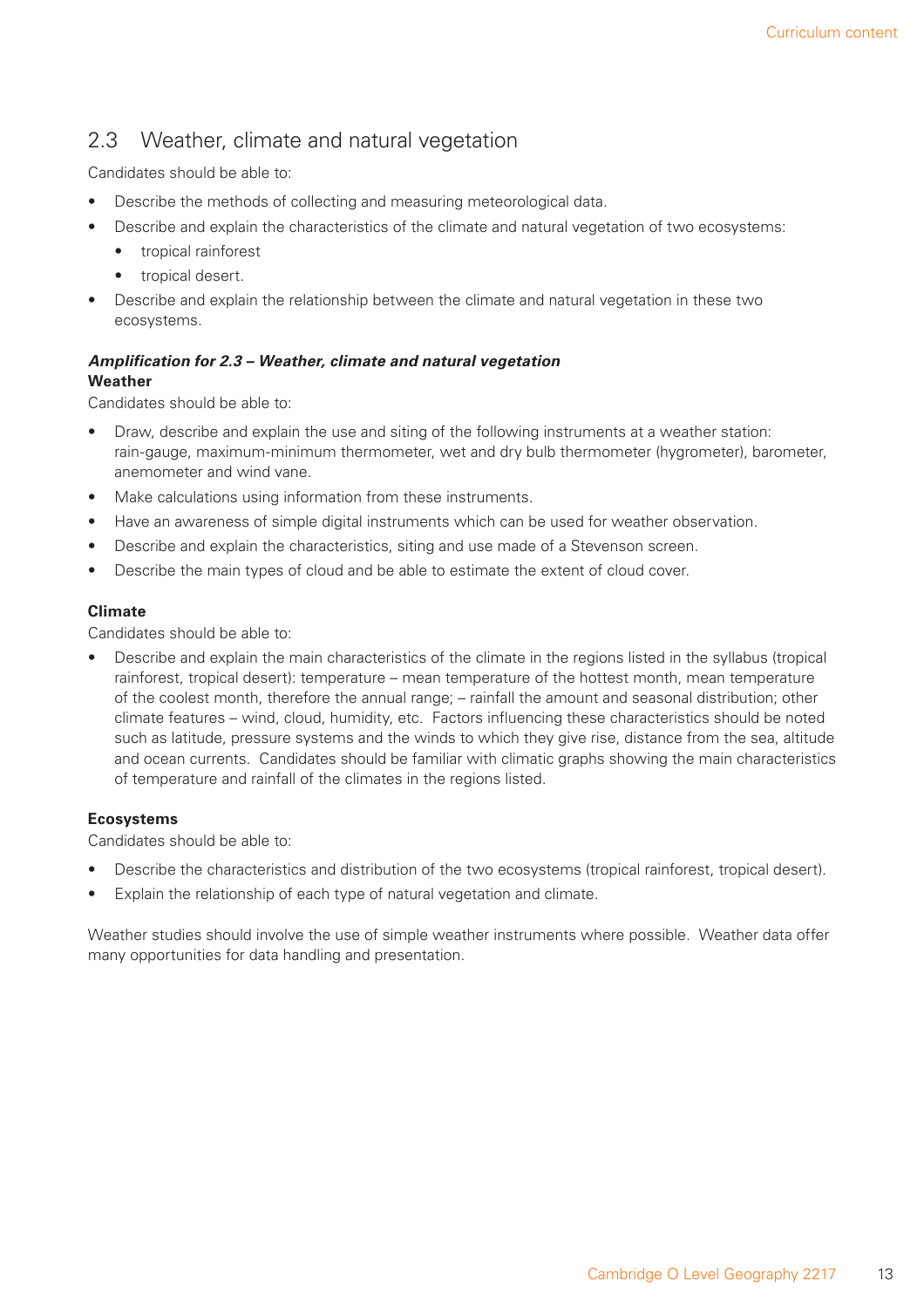### 2.4 The inter-relationship of physical and human geography

Candidates should be able to:

• Demonstrate the interaction between the natural environment and human activities, with reference to natural hazards, landscape processes, climate and the two named ecosystems.

#### *Amplification for 2.4 – The inter-relationship of physical and human geography*

- Demonstrate an understanding that the natural environment presents hazards and offers opportunities for human activities. Reference could be made for example to the hazards posed by volcanic eruptions, earthquakes, tropical storms, flooding and drought.
- Use could be made of the study of contemporary examples to illustrate. This information would provide candidates with valuable case study information. Such examples could form resource material given in examination questions when candidates might be expected to illustrate inter-relationships between the natural environment and human activities from the data presented. Reference to the opportunities and problems posed for people could be incorporated when studies are made of the natural environment, for example the advantages and difficulties offered by river flood plains and deltas. The impact of human activities on the two named ecosystems should be considered.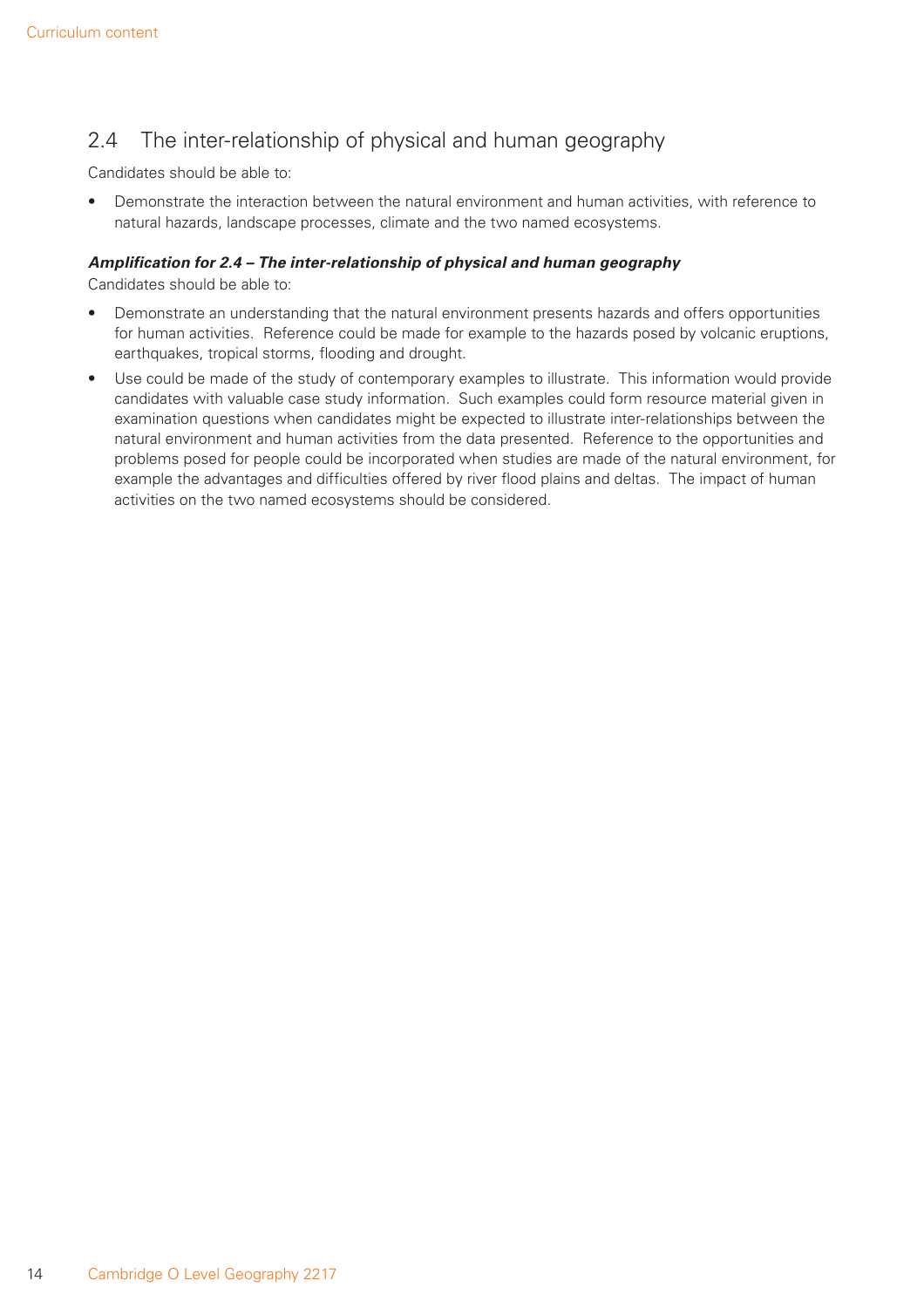### Theme 3: Economic development and the use of resources

### 3.1 Agricultural systems

Candidates should be able to:

- Describe and identify the influence of inputs (natural and human) on the processes and outputs (products) of each of the following agricultural systems:
	- a large-scale system of commercial farming,
	- small-scale subsistence farming.
- Recognise the causes and effects of shortage of food and describe possible solutions to this problem.

#### *Amplification for 3.1 – Agricultural systems*

- Describe in general terms the main features of an agricultural system: inputs, processes and outputs.
- Describe the influence of natural and human inputs on the processes and outputs of examples of the agricultural systems listed in the syllabus (a large-scale system of commercial farming, small-scale subsistence farming). Studies should include natural inputs (relief, climate and soil) and human inputs (economic, social and sometimes political). Their combined influences on the scale of production, methods of organisation and the products of each system should be studied. Reference may be made to an example such as plantation agriculture or extensive commercial cereal farming or extensive livestock production etc, to illustrate a large-scale system of commercial farming. Examples such as intensive subsistence rice cultivation or shifting cultivation etc, could profitably illustrate a system of small-scale subsistence farming. Other illustrations might be selected rather than the above. In each case reference should be made to a detailed case study.
- Recognise the causes and effects of food shortages. Shortages of food may be related to natural problems such as soil exhaustion, drought, floods, tropical cyclones, pests, disease etc. There should be an awareness of the effects of these natural problems on selected areas mainly in LEDCs. Economic and political factors and their effects upon food shortages should be noted, for example low capital investment, poor distribution/transport difficulties, wars etc. The effects of food shortages in encouraging food aid and measures such as those of the 'Green Revolution' to produce more food should also be considered.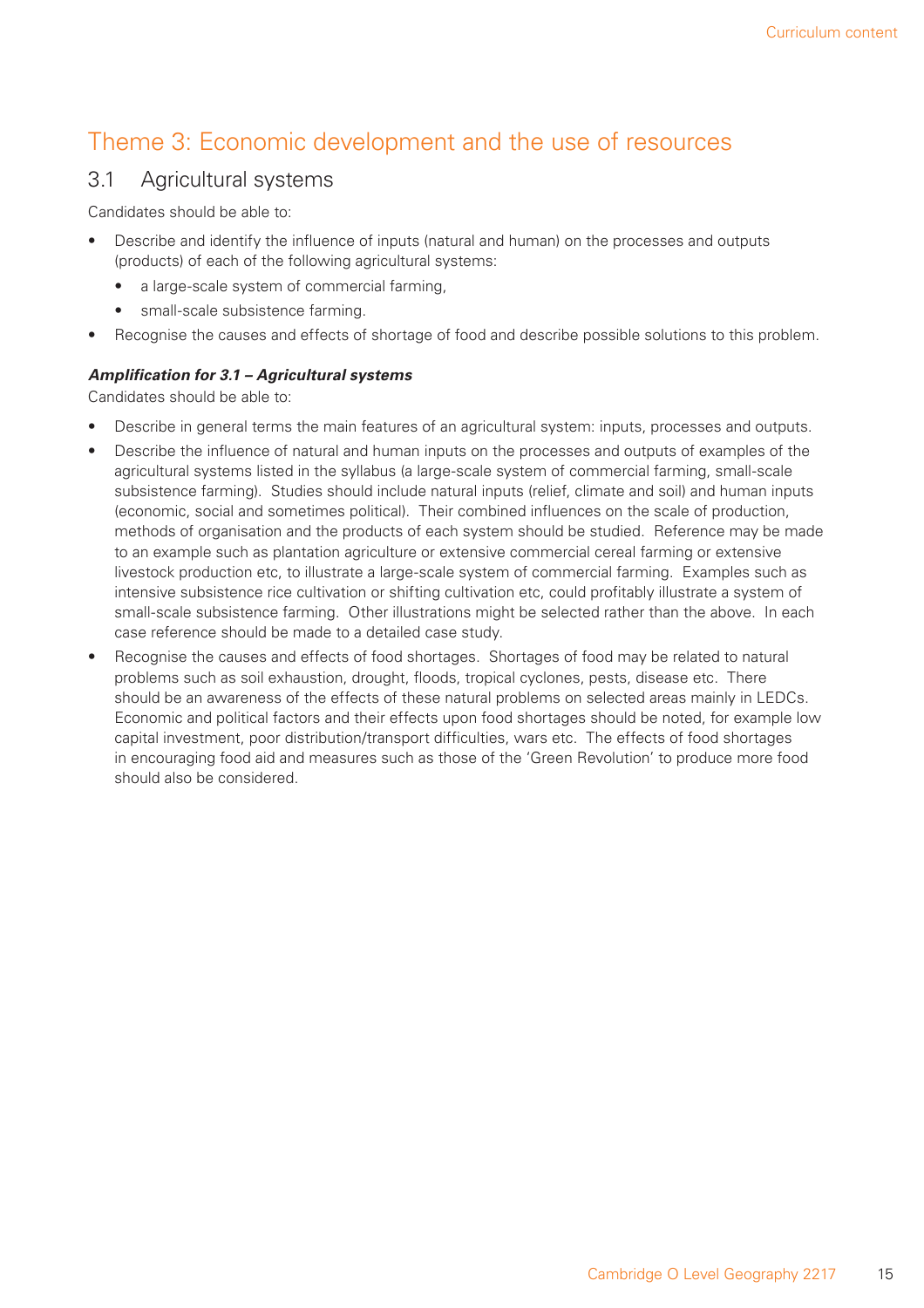### 3.2 Industrial systems

Candidates should be able to:

- Classify industries into primary, secondary and tertiary.
- Describe and explain how the proportions employed in primary, secondary and tertiary industries differ in LEDCs and MEDCs and may change with time and level of development.
- Describe and identify the influence of inputs on the processes and outputs (products and waste) of industrial systems.
- Describe and explain the factors influencing the distribution and location of high technology industries *and one other manufacturing/processing industry*. Distribution should be studied on a global/national scale. Study should also be made of particular zones and/or industrial plants with respect to location and site factors.

#### *Amplification for 3.2 – Industrial systems*

Candidates should be able to

- Classify industries into primary, secondary and tertiary and be able to give illustrations of each. Describe and explain how the proportions employed in each sector changes with respect to the level of development, including Newly Industrialised Countries (NICs).
- Demonstrate an understanding of an industrial system: inputs, processes and outputs (products and waste). Specific illustrations of high technology industries should be studied along with one other processing/manufacturing industry.
- Describe how a variety of factors must be considered when seeking the location for high technology industries and the selected industry.

#### 3.3 Leisure activities and tourism

Candidates should be able to:

- Describe and account for the growth of leisure facilities and tourism in relation to the main attractions of the physical and human landscape.
- Assess the benefits and disadvantages of tourism to receiving areas.

#### *Amplification for 3.3 – Leisure activities and tourism*

- Describe and explain the growth of leisure facilities and tourism in relation to the main attractions of the physical and human landscape in an area or areas selected for study.
- Demonstrate an understanding that the effects of a growth in tourism are generally positive and that careful management is needed if problems are to be avoided. Reference could be made to advantages accruing from tourism such as growth in income, an increase in foreign exchange, employment opportunities, the development of infrastructure and facilities which may be used by the local population, the encouragement of other developments to take place in an area, cultural advantages etc. Disadvantages might include seasonal unemployment, under-use of facilities at certain times of the year, increased congestion, pollution, a shortage of services e.g. water supplies, social/cultural problems, damage to the physical landscape etc. A selected sample study should be used to illustrate both the benefits and disadvantages associated with the growth of tourism.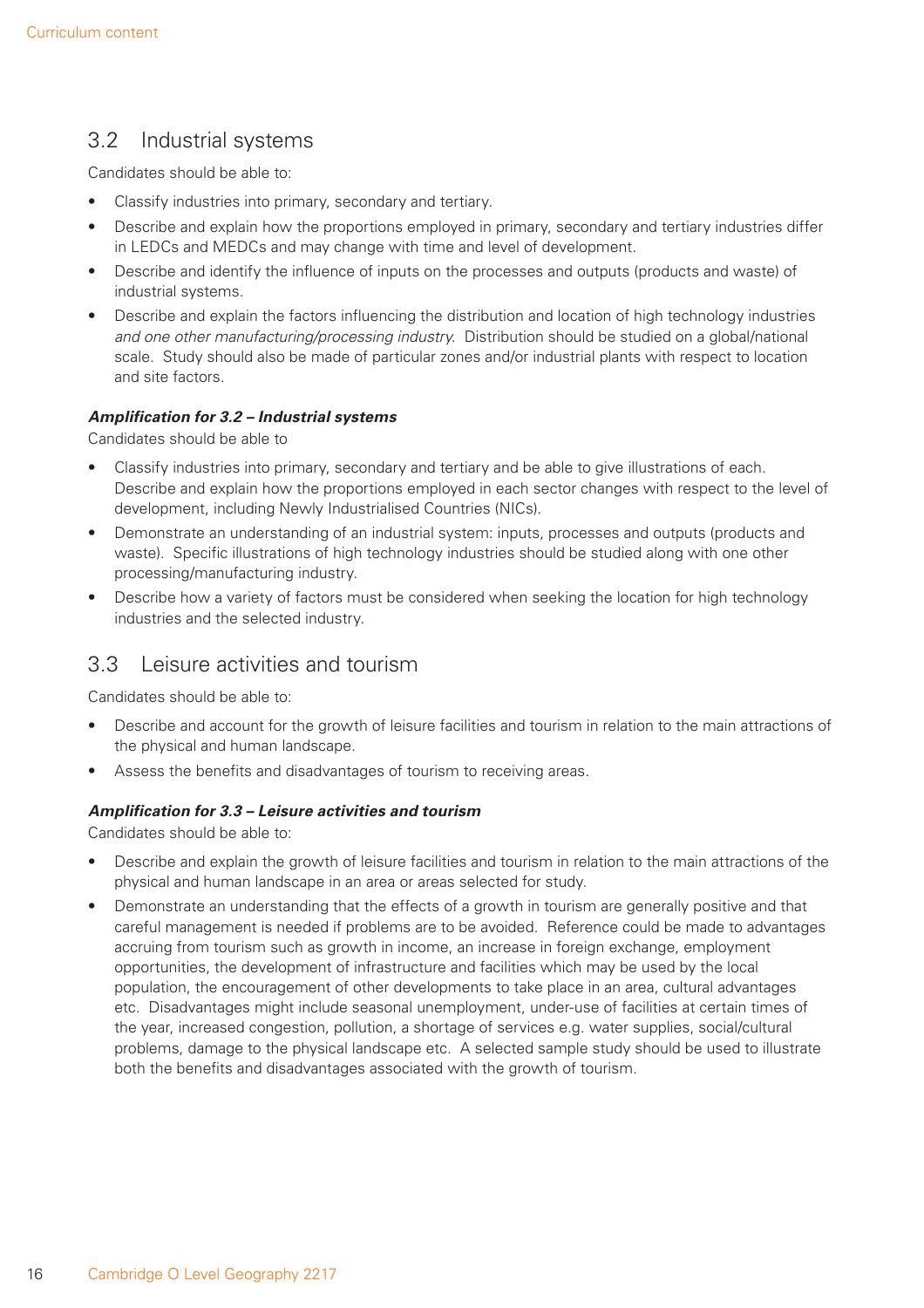### 3.4 Energy and water resources

Candidates should be able to:

- Describe the significance of fuelwood, non-renewable fossil fuels (coal, oil, natural gas) and renewable energy supplies (geothermal, wind, running water, solar, biogas).
- Describe the factors influencing the development and siting of power stations (thermal, hydro-electric power, nuclear).
- Describe the uses, provision, management and competition for water resources.

#### *Amplification for 3.4 – Energy and water resources*

Candidates should be able to:

- Describe the significance of fuelwood in LEDCs and of non-renewable fossil fuels in terms of their availability in certain areas and in terms of the contribution made by coal, oil, natural gas and wood in supplying vast amounts of energy.
- Describe the growing significance of renewable energy supplies (geothermal, wind, running water, solar, biogas) to reduce dependence upon fossil fuels, to alleviate the world's energy crisis, and to offer opportunities for the development of alternative energy sources.
- Describe the factors influencing the siting of different types of electrical power stations with reference to those listed in the syllabus (thermal, hydro-electric power, nuclear).
- Describe the uses made of water for agriculture, domestic and industrial demand. Candidates should also recognise that in certain areas there are water shortages which impact upon the local people and the potential for development. This leads to competition for the use of the available water resources and requires careful management.

All these aspects would benefit from the selection of appropriate case studies.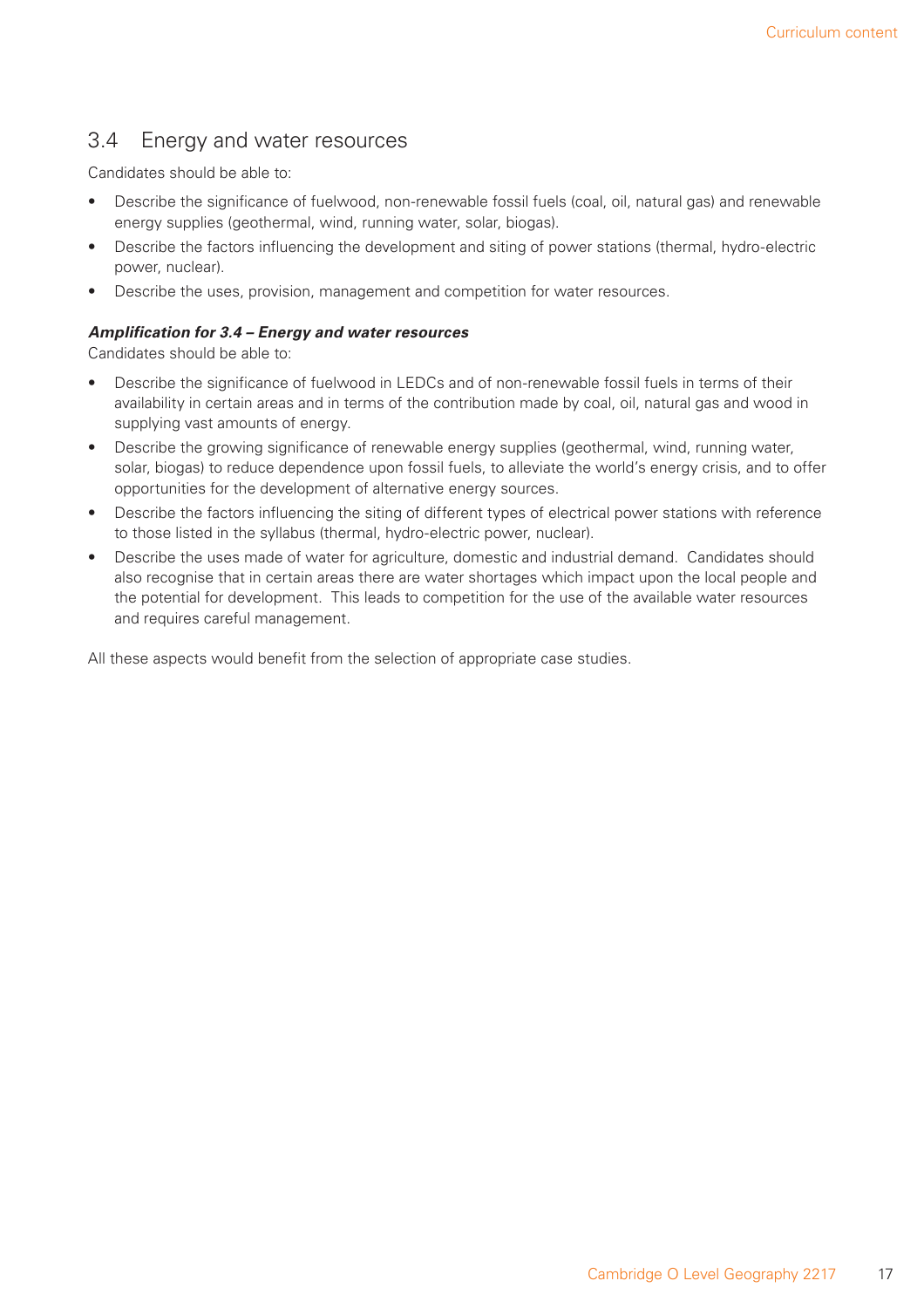### 3.5 Environmental risks and benefits: resource conservation and management

Candidates should be able to:

- Describe how human activities (agriculture, mining and quarrying, energy production, manufacturing industries, transport and tourism) may improve the quality of life and/or pose threats to the environment:
	- soil erosion;
	- global warming;
	- pollution (water, air, noise, visual).
- Demonstrate the need for sustainable development, resource conservation and management in different environments
- Identify areas at risk and describe any attempts to maintain, conserve or improve the quality of the environment.

#### *Amplification for 3.5 – Environmental risks and benefits: resource conservation and management*

- Demonstrate the need for sustainable development, resource conservation and management in different environments. It is not intended that candidates should be familiar with a wide variety of illustrations here. Rather by the use of well selected case studies, possibly integrated with the study of other concepts referred to above, candidates become familiar with general principles and can illustrate from these examples.
- Identify and describe the benefits associated with the development of agriculture, mining and quarrying, energy production, manufacturing industries, transport and tourism. This could be incorporated with the studies outlined above (3.1–3.4).
- Describe how these developments may also pose threats to the environment when natural ecosystems are interfered with, including soil erosion, global warming effect and pollution (air, water, noise and visual).
- Identify areas at risk from these threats to the environment and describe attempts made to maintain, conserve or improve the quality of the environment.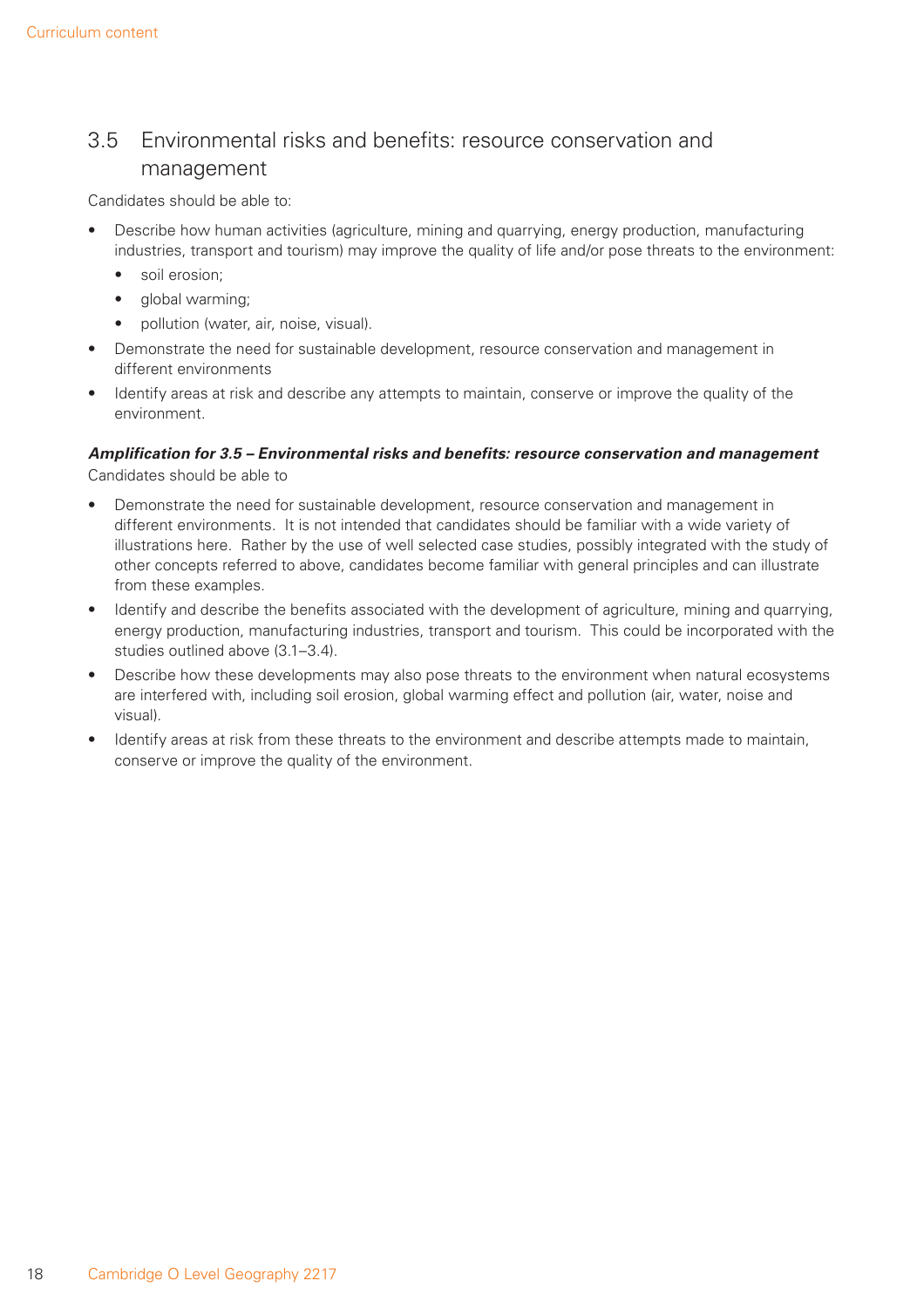### Theme 4: Geographical Investigation and Skills

The content in Theme 4 should be integrated within the other three themes for teaching purposes. In the examination, candidates will be set a series of tasks on issues relating to one or more of syllabus themes:

- 1. Population and settlement
- 2. The natural environment
- 3. Economic development and the use of resources.

#### **Equipment**

It is essential that candidates have the following equipment with them in the examination room: a pencil, rubber, ruler and a protractor.

They should also have access to a sheet of plain paper for measuring distances or for assisting with cross sections on the large scale topographic map.

#### 4.1 Geographical skills

• The geographical skills identified below will be assessed in Section A of Paper 2. Some of the skills may also be assessed in the interpretation and analysis of resources used in Paper 1.

#### *Amplification for 4.1 – Geographical Investigation and Skills*

#### **Mapwork**

One question, worth 20 marks, will be based on a topographical map.

The large-scale maps chosen for examination purpose will be on a scale of either 1:25 000 or 1:50 000 and will always contain a full key. The maps will be of a tropical area such as Zimbabwe, the Caribbean or Mauritius.

Candidates should recognise that one third of the marks available on this paper are awarded to the mapwork question and, therefore, it is essential that they become proficient in map reading and interpretation skills to enable them to describe and analyse topographical maps.

Candidates should be able to use a co-ordinate reference system and be able to give and to read four figure and six figure grid references to locate places. To give the six figure grid reference, first of all identify the grid square, in this case 4665. The third figure is obtained by dividing the space between grid lines 46 and 47 into ten equal parts. Similarly the sixth figure is obtained by a similar division of the gap between northings 65 and 66. This would result in a grid reference of 463654 for the dot. It should be noted that the first tenth is 0 and the last tenth is 9 in the divided grid square.

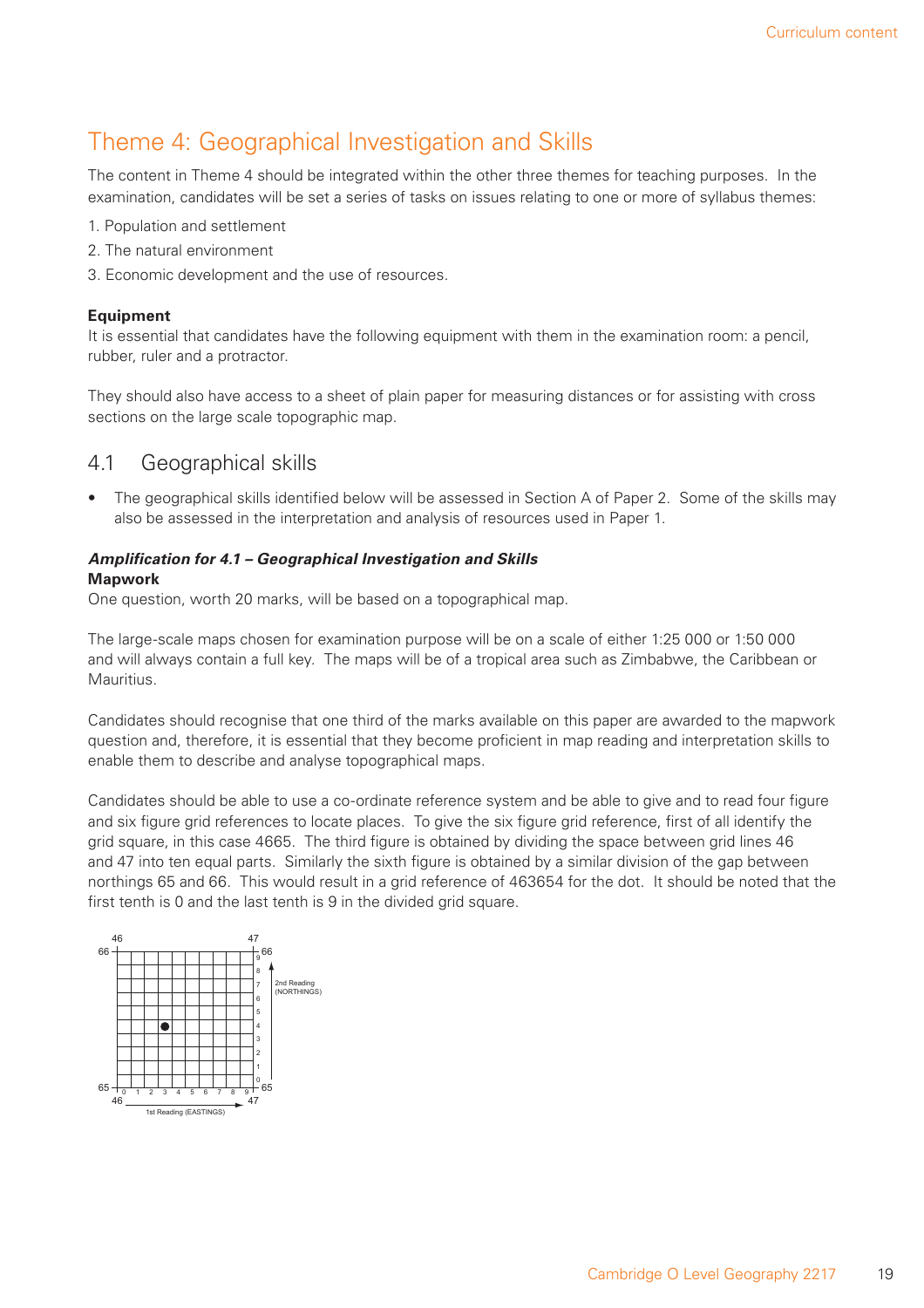Candidates should be able to give the compass direction and the bearing from grid north of one place from another. It is, therefore, important that they have protractors in the examination room with them. They should be able to measure horizontal distances, use scale lines and read contours to calculate differences in height. The information so gained should enable candidates to calculate gradients using the formula:

Vertical Interval (difference in height) Horizontal Equivalent (horizontal distance)

It should be noted that both measurements must be made in the same units before the calculation can be made.

Cross-sections may be set for interpretation but candidates will not be asked to construct them.

Candidates should be able to translate the scale of a feature by describing its size and shape in real terms. They should also be proficient in using the key to the map to enable them to identify features on the map.

Candidates should be able to draw inferences about the physical and human landscape by interpretation of map evidence such as patterns of relief, drainage, settlement, communication and land-use.

Candidates are advised to practise identifying basic landscape features such as river valleys and uplands and to give brief descriptions of them using appropriate geographical terms (such as ridge, plateau, scarp, flood plain) and simple adjectives showing an appreciation of their nature (such as broad, flat, steep-sided, deeply cut, gently sloping). To interpret these maps candidates should be able to recognise essential differences in density of drainage, stream patterns, gradients or sizes of streams in relation to the relief. They should be able to describe the physical features *of* coastlines and the shape and form of river channels as they are shown on large-scale maps.

Practice in describing variations in land use should be part of the preparation for the examination. The interpretation of 'human' features would also require candidates to recognise and analyse patterns of settlement (dispersed, nucleated, linear) and candidates should be able to draw sketch maps illustrating these patterns. Candidates should be able to interpret and describe features of urban morphology as represented on large scale maps and be able to describe the functions of and services provided by settlements. They should also be able to give reasons for the site and growth of individual settlements. Communication networks should be recognised in terms of their type and density in relation to physical and human features.

Explanations should be based clearly on map evidence showing the interaction between humans and their physical environment e.g. differences in land-use between upland and lowland, differences in land-use within a town, differences between dense settlement on river plains and sparse settlement on steep upland slopes.

**NOTE:** It must be stressed that all answers to the mapwork question must be based on map evidence only.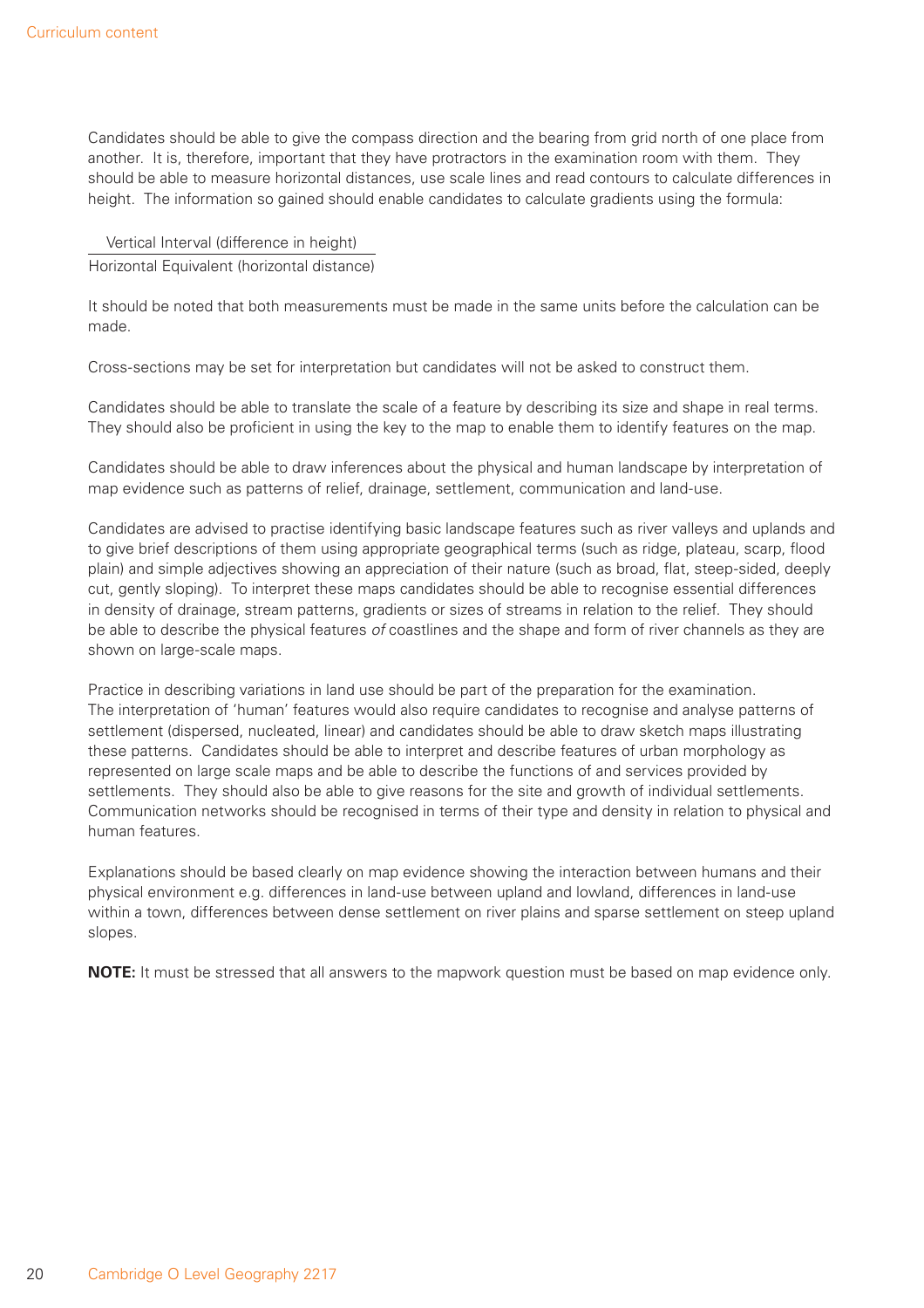#### **Maps, Diagrams, Graphs, Tables of Data, Written Material**

Questions will be set using some or all of these resources. They should be regarded as important ways of representing geographical data. They may be used to illustrate a basic principle and it is essential that candidates should be directed towards their interpretation. For example, a population pyramid may be used to illustrate the age and sex structure of a country. With such a resource, a candidate may be required to describe the broad features of the population structure to show comparisons and contrasts between the male and female populations, the working and non-working population and the young and old age groups.

Maps based on global and other scales may be used and candidates may be asked to identify and describe significant features of the human and physical landscape on them – e.g. population distribution, population movements, transport networks, settlement layout, relief and drainage. Candidates may be asked to recognise patterns and deduce relationships.

Candidates will be expected to be able to extract specified geographical information from simple graphs, diagrams, tables of data and written material. Pie graphs may be used and candidates may be asked to describe variations and identify trends in information from two-dimensional graphs or more complex graphs. Graphs may show, for example, temperature, birth rate, death rate, energy, rainfall distribution, river discharge.

Candidates may be required to plot information on graphs when axes and scales are provided.

Data tables may provide information on physical phenomena, on economic activities, on population/ settlement, on agricultural and manufacturing output and candidates may be asked to describe and analyse features and trends from the data provided. They may also be asked to suggest an appropriate form of graphical representation for the data provided.

Written material may be extracts from books, periodicals and newspapers and candidates will be expected to show an understanding of the material presented.

#### **Photographic and Pictorial Material (including Field Sketches)**

Oblique photographs will be used. Candidates should be able to describe human and physical landscapes (landforms, natural vegetation, land-use and settlement) and geographical phenomena from photographs. Simple descriptions only will be required.

Candidates may be expected to add specified detail on maps or other material provided thereby applying geographical knowledge and understanding. Candidates may also be asked to use supporting material in conjunction with large-scale maps to identify, describe and analyse features and thereby recognise patterns and deduce trends.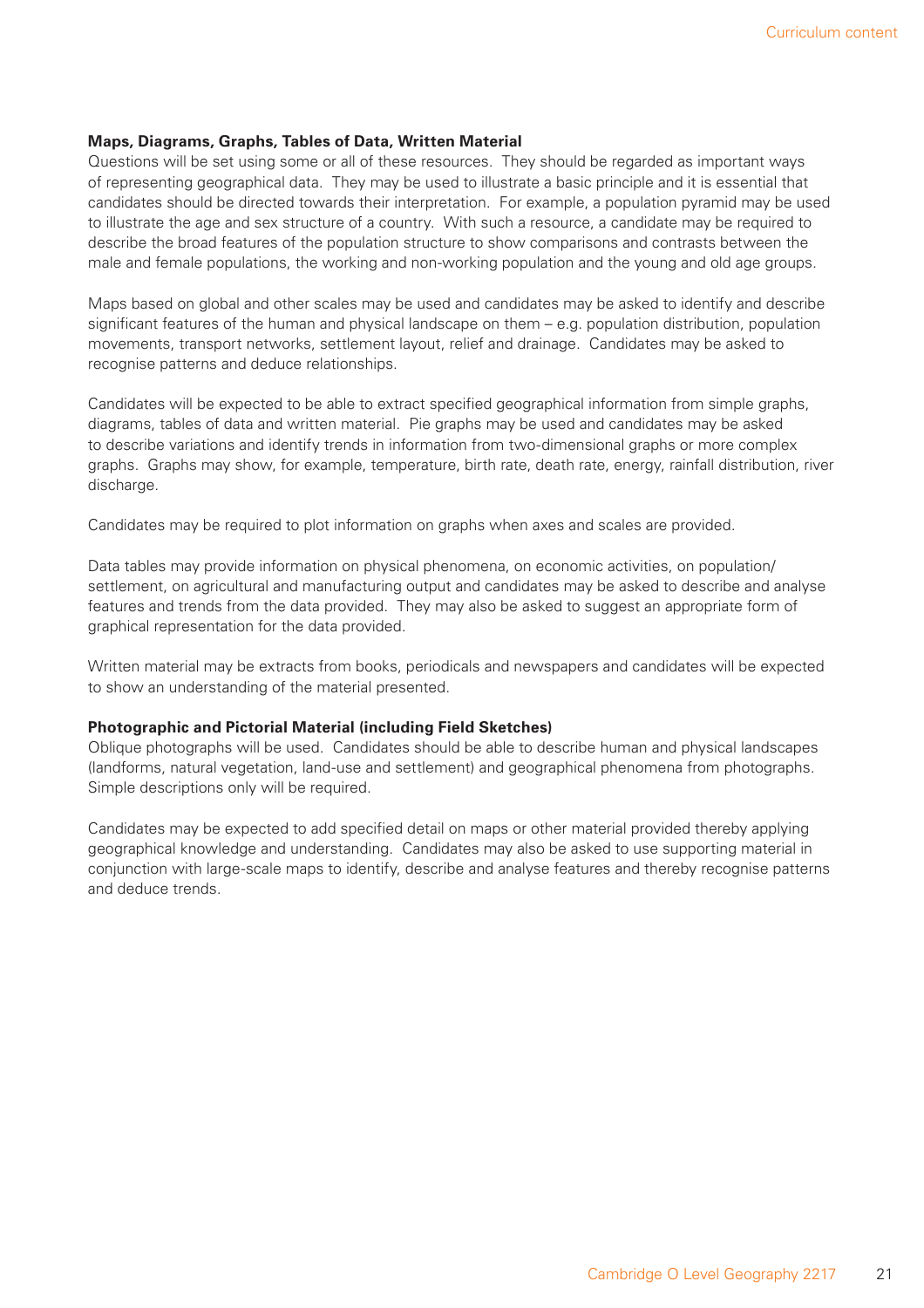### 4.2 Geographical investigations

Questions to be included in Section B of Paper 2 will involve an appreciation from a theoretical standpoint of the range of techniques appropriate to a variety of field work studies associated with this level of examination.

In this context relevant aspects of Assessment Objective D, Investigation, are significant. Questions will test the methodology used in the application of the following types of enquiry skills in field work:

- (a) questionnaires;
- (b) observation;
- (c) counts such as pedestrian and traffic counts;
- (d) measurement techniques appropriate to river, beach and weather studies (Syllabus Theme 2.1 and 2.2).

Methods used to process and to present data obtained by these enquiry skills will also be tested. These methods will include both cartographical techniques and statistical techniques. Enquiry skills and presentation skills are to be studied against the background of the range of other aspects involved in field work. Questions may involve the aims of particular studies and in this context will include, for example, the development of suitable hypotheses appropriate to specific topics. An ability to analyse data collected and to formulate conclusions, as required by Assessment Objectives B and C, will be examined in this section.

Candidates should be made aware of the general requirements for Section B of Paper 2. Some practical experience, however limited, of coursework methodology is preferable in preparation for this paper. One approach is to introduce the appropriate enquiry skills and techniques relevant to Section B of Paper 2 after the teaching of a specific topic for Paper 1 from one of the syllabus themes. For example after the river topic (Theme 2.1) time could be spent discussing how rivers could be measured, the plotting of depth data and the calculation of cross sectional area and discharge. The skill required for questionnaires, counts and observations may be introduced in a variety of topics where practical for the Centre.

References should be made to the range of aspects involved in coursework assignments, such as:

- (i) formulating aims and hypotheses
- (ii) using enquiry skills to collect data
- (iii) presentation techniques to display data
- (iv) making analyses of data and
- (v) the formulation of conclusions.

#### *Amplification for 4.2 – Geographical Investigation* **Formulating aims and hypotheses**

Candidates should be familiar with hypotheses as statements that form the basis of coursework assignments. The hypotheses may investigate a geographical concept e.g. 'A CBD has the highest concentration of comparison shops'. Collecting relevant data, analysis and drawing conclusions using the data as evidence can test these.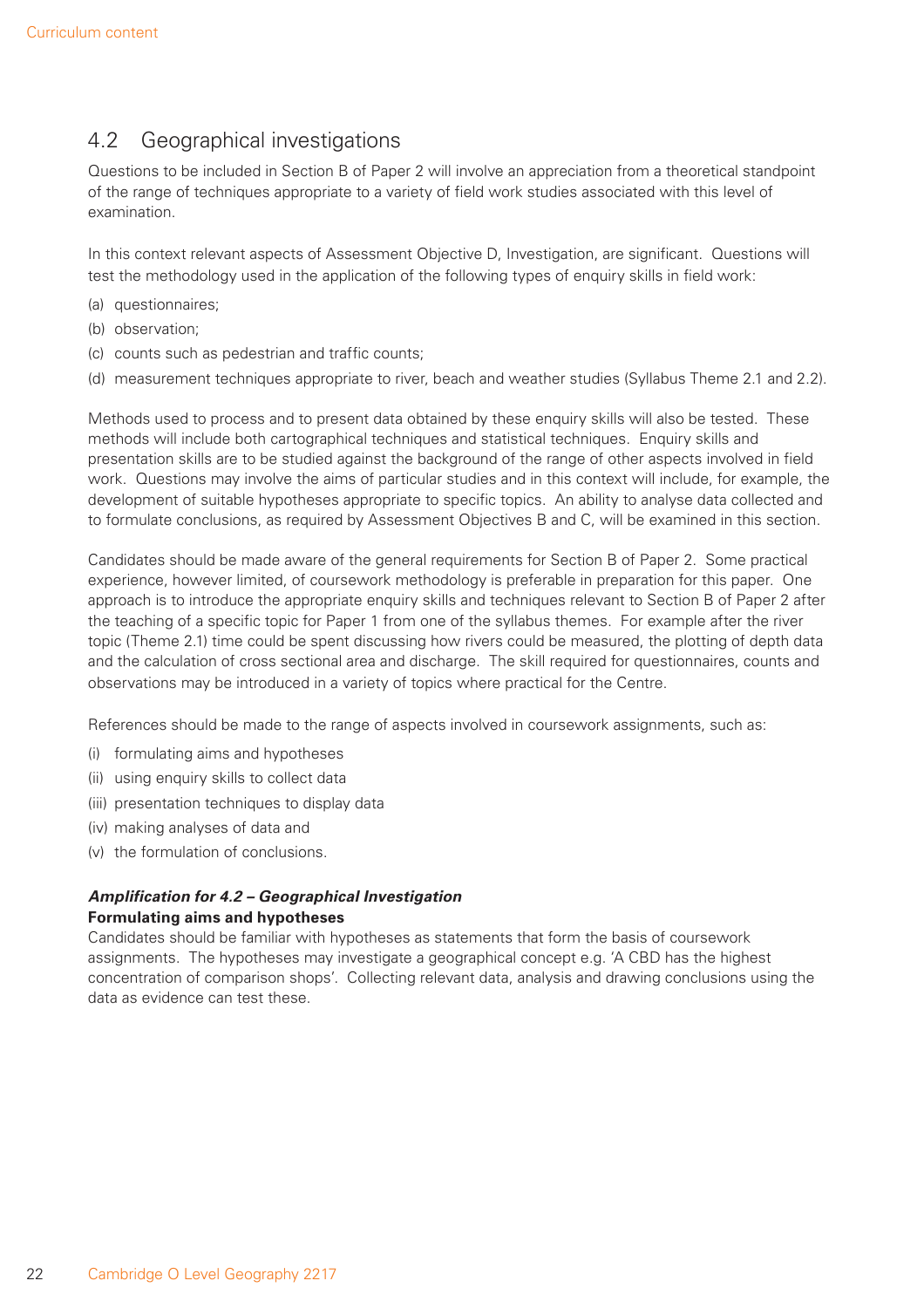#### **Enquiry skills to collect data**

Questions on this paper will test knowledge and application of the methodology used in the following range of data collection enquiry skills.

- **Questionnaires** Questionnaires can be oral or written to gain information from an individual or a group of individuals. Suitable themes in the syllabus where questionnaires may be appropriately studied include spheres of influence, use of services, shopping habits, a farm study, a factory or industrial study, leisure activities, tourism, or attitudes of the public to developments associated with resource development. Consideration should be given to factors influencing the successful design of questionnaires e.g. layout, format of questions, the appropriate wording of questions and the number of questions. The practical considerations of conducting a questionnaire e.g. the sampling methods, pilot survey, and location of survey should also be discussed.
- **Observation** Examples of using observations as an enquiry skill to collect data include the recording of land use in an urban area or observations of river or coastal features. Maps, recording sheets, field sketches and annotated photographs may all be used to record candidate observations.
- **Counts** Pedestrian and traffic counts are two significant examples of this enquiry skill. Appropriate methods for recording the counts should be discussed, including the layout of recording sheets, instructions and the necessary information required to identify the sheet following the count (i.e. time, date, location and name of recorder).
- **Measurement** When recording measurements, due consideration should be given to planning the layout of the recording sheet, the location of instruments and the sampling methods adopted to provide reliable data. Knowledge of the equipment used in measurement is required such as the quadrat, the clinometer and the pebbleometer or callipers. Candidates should be familiar with river measurements of channel width, depth, speed of flow and the size and shape of bedload; beach studies of beach profile, the size and shape of pebbles and the movement of beach material and weather study instruments closely linked to Theme 2.2.

#### **Data presentation techniques**

A knowledge of the illustrative techniques to present data across the topics for Paper 4 is required. This should include, various types of graphs, maps and diagrams for example line graphs, bar graphs, divided bar graphs, histograms, flow diagrams, wind rose graphs, isoline maps and scattergraphs.

#### **Analysis**

Candidates should be able to describe the patterns in data presented in graphs and tables of results. Reference to relevant geographical knowledge and understanding is often required in the interpretation of the data. Practice of this skill will improve success in Paper 4 questions.

#### **Formation of Conclusions**

Using the evidence from the data, candidates should be able to make judgements on the validity of the original hypothesis or aims of the assignment. Reference is also required of the reliability of the collected data and a critical evaluation of the chosen data collection methods.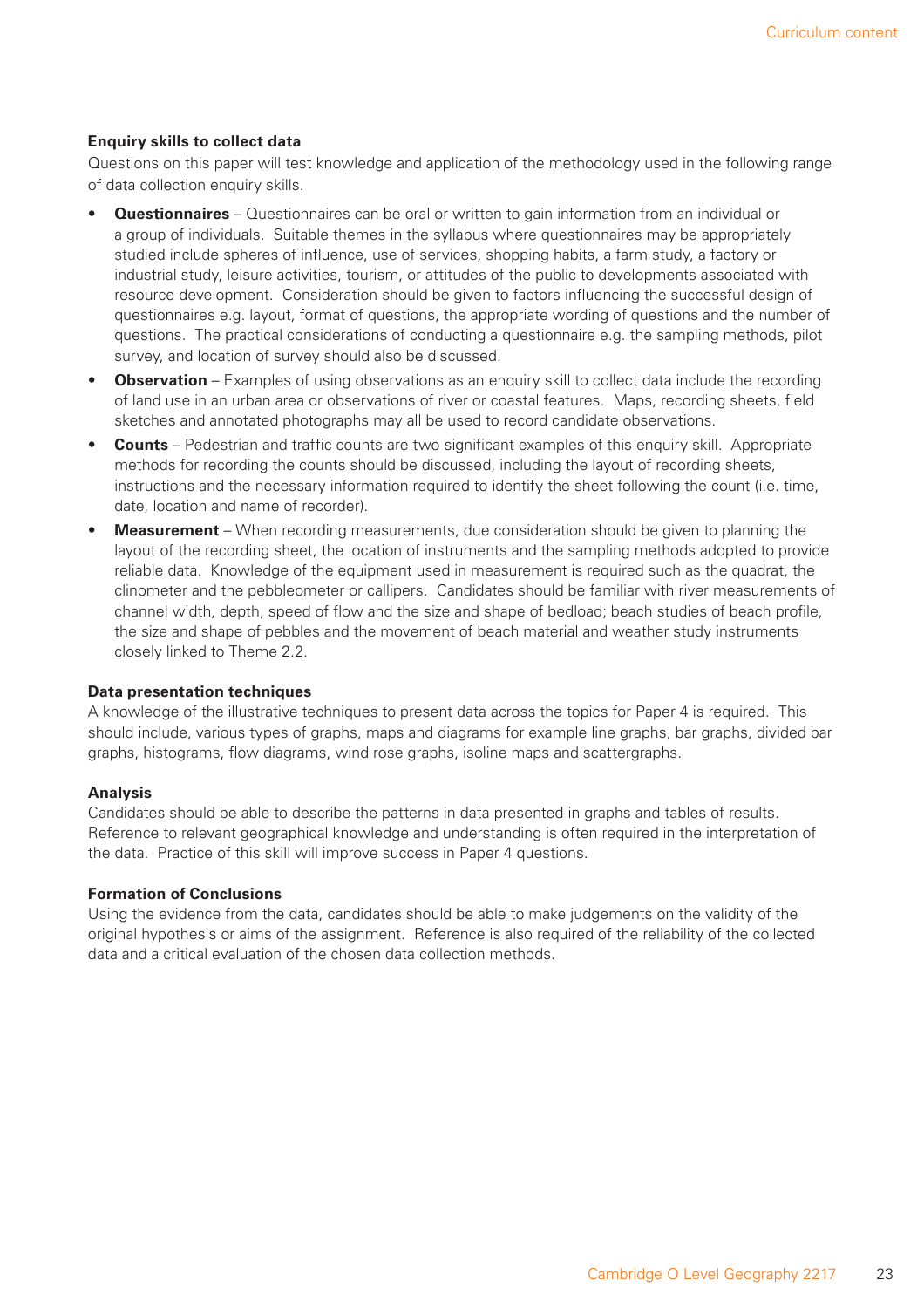### **5. Glossary of command words**

It is hoped that this glossary of command words used in the Geography Papers (and which is relevant only to Geography) will prove helpful to candidates as a guide, i.e. it is neither exhaustive nor definitive. Command words are those words in a question that tell the candidate what they have to do. The glossary has been deliberately kept brief with respect to the descriptions of meanings. Candidates should appreciate that the meaning of a term must depend in part on its context.

| Annotate                                                 | Add labels of notes or short comments, usually to a diagram, map or photograph to<br>describe or explain.                                                                                                                                                                                                                                                                                                                                                                                                 |
|----------------------------------------------------------|-----------------------------------------------------------------------------------------------------------------------------------------------------------------------------------------------------------------------------------------------------------------------------------------------------------------------------------------------------------------------------------------------------------------------------------------------------------------------------------------------------------|
| Calculate                                                | Work out a numerical answer. In general, working should be shown, especially<br>where two or more steps are involved.                                                                                                                                                                                                                                                                                                                                                                                     |
| Compare                                                  | Write about what is similar and different about two things. For a comparison,<br>two elements or themes are required. Two separate descriptions do not make a<br>comparison.                                                                                                                                                                                                                                                                                                                              |
| Complete                                                 | To add the remaining detail or details required.                                                                                                                                                                                                                                                                                                                                                                                                                                                          |
| Contrast                                                 | Write about the differences between two things.                                                                                                                                                                                                                                                                                                                                                                                                                                                           |
| Define or State<br>the meaning of or<br>What is meant by | Give the meaning or definition of a word or phrase.                                                                                                                                                                                                                                                                                                                                                                                                                                                       |
| Describe                                                 | Write what something is like or where it is. Describe may be used for questions<br>about resources in the question paper (describe the trend of a graph, the location<br>of a settlement on a map, etc.). It may also be used when you need to describe<br>something from memory (describe a meander, etc.).<br>It is often coupled with other command words such as Name and describe (name<br>the feature and say what it is like), Describe and explain (say what it is like and give<br>reasons for). |
| Devise or Plan                                           | Presentation of a particular feature such as a form or questionnaire to meet a specific<br>requirement or requirements.                                                                                                                                                                                                                                                                                                                                                                                   |
| Draw                                                     | Make a sketch of. Often coupled with a labelled diagram (draw a diagram/illustration<br>with written notes to identify its features).                                                                                                                                                                                                                                                                                                                                                                     |
| Explain or<br>Account for or<br>Give reasons for         | Write about why something occurs or happens.                                                                                                                                                                                                                                                                                                                                                                                                                                                              |
| Giving your views<br>or Comment on                       | Say what you think about something.                                                                                                                                                                                                                                                                                                                                                                                                                                                                       |
| How                                                      | In what way? To what extent? By what means/method? May be coupled with<br>Show how (prove how, demonstrate how).                                                                                                                                                                                                                                                                                                                                                                                          |
| Identify                                                 | Pick out something from information you have been given.                                                                                                                                                                                                                                                                                                                                                                                                                                                  |
| <b>Illustrating your</b><br>answer                       | Account for by using specific examples or diagrams. Often coupled with by a<br>labelled diagram.                                                                                                                                                                                                                                                                                                                                                                                                          |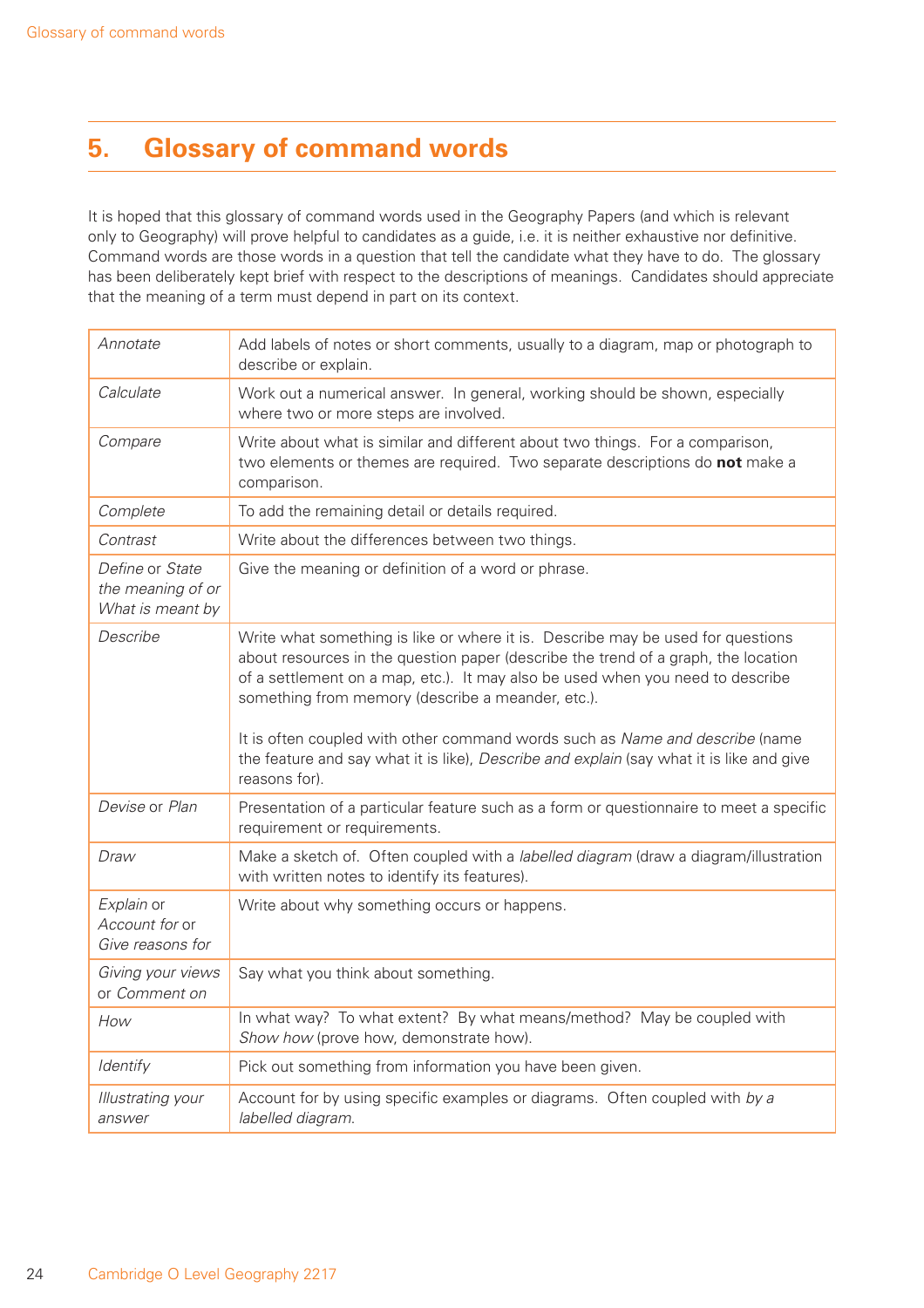| Insert or Label                                  | Placing specific names or details to an illustrative technique in response to a<br>particular requirement.                                                          |
|--------------------------------------------------|---------------------------------------------------------------------------------------------------------------------------------------------------------------------|
| Justify                                          | Say why you chose something or why you think in a certain way.                                                                                                      |
| List                                             | Identify and name a number of features to meet a particular purpose.                                                                                                |
| Locate                                           | Find where something is placed or state where something is found or mark it on a<br>map or diagram.                                                                 |
| Measure                                          | Implies that the quantity concerned can be directly obtained from a suitable<br>measuring instrument.                                                               |
| Name                                             | To state or specify or identify. To give the word or words by which a specific feature<br>is known or to give examples which illustrate a particular feature.       |
| Predict                                          | Use your own knowledge and understanding, probably along with information<br>provided to state what might happen next.                                              |
| Refer to or With<br>reference to                 | Write an answer which uses some of the ideas provided in map/ photograph/<br>diagram, etc. or other additional material such as a case study.                       |
| <b>State</b>                                     | Set down in brief detail. To refer to an aspect of a particular feature by a short<br>statement or by words or by a single word.                                    |
| Study                                            | Look carefully at (usually one of the Figures in the question paper).                                                                                               |
| Suggest                                          | Set down your ideas on or knowledge of. Often coupled with why (requires a<br>statement or an explanatory statement referring to a particular feature or features). |
| Use or Using<br>the information<br>provided      | Base your answer on the information.                                                                                                                                |
| With the help of<br>information in               | Write an answer which uses some of the information provided as well as additional<br>material.                                                                      |
| What                                             | Used to form a question concerned with selective ideas/details/factors.                                                                                             |
| What differences<br>are shown<br>between A and B | Use comparative statements to describe the changes involved as A changes to B.<br>Factual descriptions of A and B are not required.                                 |
| Where                                            | At what place? To what place? From what place?                                                                                                                      |
| Why                                              | For what cause or reason?                                                                                                                                           |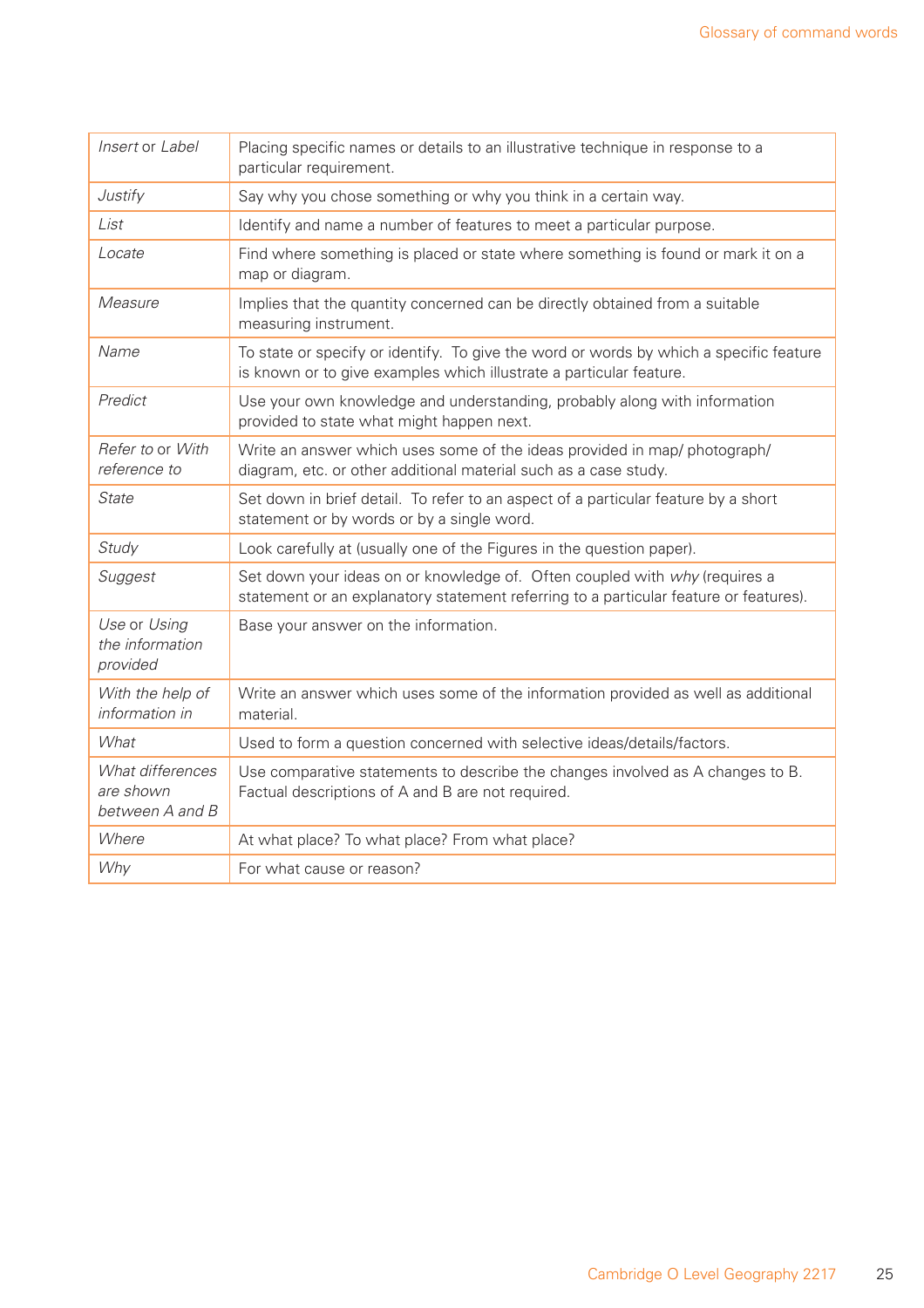# **6. Additional information**

### 6.1 Guided learning hours

Cambridge O Level syllabuses are designed on the assumption that candidates have about 130 guided learning hours per subject over the duration of the course. ('Guided learning hours' include direct teaching and any other supervised or directed study time. They do not include private study by the candidate.)

However, this figure is for guidance only, and the number of hours required may vary according to local curricular practice and the candidates' prior experience of the subject.

### 6.2 Recommended prior learning

We recommend that candidates who are beginning this course should have previously studied Geography.

### 6.3 Progression

Cambridge O Level Certificates are general qualifications that enable candidates to progress either directly to employment, or to proceed to further qualifications.

Candidates who are awarded grades C to A\* in Cambridge O Level Geography are well prepared to follow courses leading to Cambridge International AS and A Level Geography, or the equivalent.

### 6.4 Component codes

Because of local variations, in some cases component codes will be different in instructions about making entries for examinations and timetables from those printed in this syllabus, but the component names will be unchanged to make identification straightforward.

### 6.5 Grading and reporting

Cambridge O Level results are shown by one of the grades  $A^*$ , A, B, C, D or E indicating the standard achieved, Grade A\* being the highest and Grade E the lowest. 'Ungraded' indicates that the candidate's performance fell short of the standard required for Grade E. 'Ungraded' will be reported on the statement of results but not on the certificate.

Percentage uniform marks are also provided on each candidate's statement of results to supplement their grade for a syllabus. They are determined in this way:

- A candidate who obtains...
	- … the minimum mark necessary for a Grade A\* obtains a percentage uniform mark of 90%.
	- … the minimum mark necessary for a Grade A obtains a percentage uniform mark of 80%.
	- … the minimum mark necessary for a Grade B obtains a percentage uniform mark of 70%.
	- … the minimum mark necessary for a Grade C obtains a percentage uniform mark of 60%.
	- … the minimum mark necessary for a Grade D obtains a percentage uniform mark of 50%.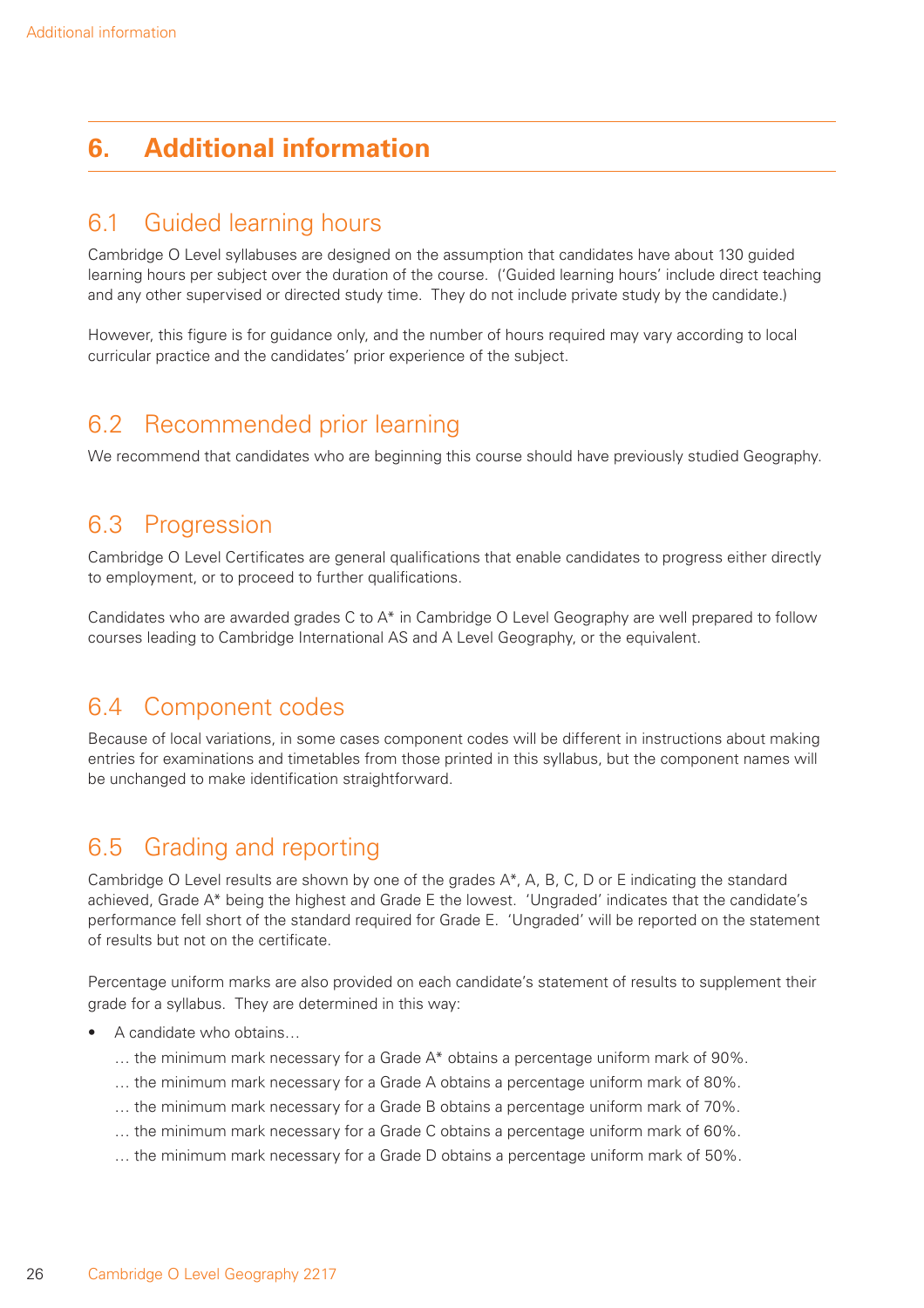- … the minimum mark necessary for a Grade E obtains a percentage uniform mark of 40%.
- … no marks receives a percentage uniform mark of 0%.

Candidates whose mark is none of the above receive a percentage mark in between those stated according to the position of their mark in relation to the grade 'thresholds' (i.e. the minimum mark for obtaining a grade). For example, a candidate whose mark is halfway between the minimum for a Grade C and the minimum for a Grade D (and whose grade is therefore D) receives a percentage uniform mark of 55%.

The percentage uniform mark is stated at syllabus level only. It is not the same as the 'raw' mark obtained by the candidate, since it depends on the position of the grade thresholds (which may vary from one series to another and from one subject to another) and it has been turned into a percentage.

### 6.6 Access

Reasonable adjustments are made for disabled candidates in order to enable them to access the assessments and to demonstrate what they know and what they can do. For this reason, very few candidates will have a complete barrier to the assessment. Information on reasonable adjustments is found in the *Cambridge Handbook* which can be downloaded from the website **[www.cie.org.uk](http://www.cie.org.uk)**

Candidates who are unable to access part of the assessment, even after exploring all possibilities through reasonable adjustments, may still be able to receive an award based on the parts of the assessment they have taken.

### 6.7 Support and resources

Copies of syllabuses, the most recent question papers and Principal Examiners' reports for teachers are on the Syllabus and Support Materials CD-ROM, which we send to all Cambridge International Schools. They are also on our public website – go to **[www.cie.org.uk/olevel](http://www.cie.org.uk/olevel)**. Click the **Subjects** tab and choose your subject. For resources, click 'Resource List'.

You can use the 'Filter by' list to show all resources or only resources categorised as 'Endorsed by Cambridge'. Endorsed resources are written to align closely with the syllabus they support. They have been through a detailed quality-assurance process. As new resources are published, we review them against the syllabus and publish their details on the relevant resource list section of the website.

Additional syllabus-specific support is available from our secure Teacher Support website **<http://teachers.cie.org.uk>** which is available to teachers at registered Cambridge schools. It provides past question papers and examiner reports on previous examinations, as well as any extra resources such as schemes of work or examples of candidate responses. You can also find a range of subject communities on the Teacher Support website, where Cambridge teachers can share their own materials and join discussion groups.